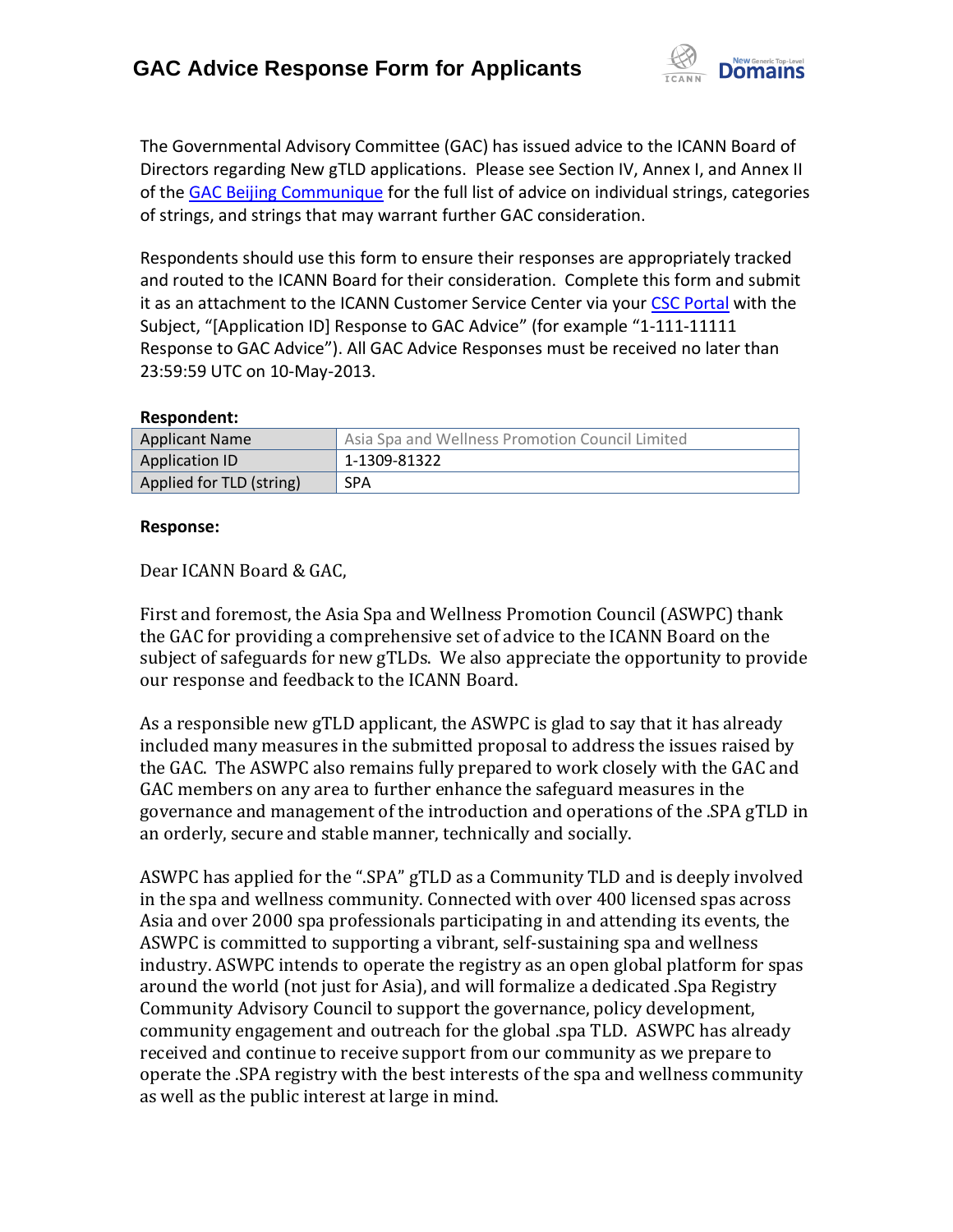

Furthermore, in contrast to the other ".SPA" applications, the ASWPC proposal is the only one that provided thorough considerations for implicative meanings of the term "spa" (beyond its use in the spa and wellness community), including:

- the municipality of Spa in Belgium

- the short form of "Società Per Azioni" (which means "stock corporation" in Italy and is often denoted in the short form: "S.p.A.")

The ASWPC proposal is also the only application for ".SPA" that proposed specific implementable policies to address coincidental meaning of the term "spa", including:

a. Reserved Names List

- b. Special Sunrise Considerations
- c. Claims & Notification Mechanism

ASWPC has also identified and has committed to proactively reaching out to the Town of Spa in Belgium (http://www.spa-info.be/) as well as the Italian Chambers of Commerce (http://www.infocamere.it/) who is responsible for "Società Per Azioni" (i.e. S.p.A.) registrations to further address potential issues.

These special policies to mitigate its use for these other possible designations are discussed in details in our responses to #20e, #22 and #29 in our original proposal. They include Sunrise provisions to ensure that the prior rights of others in these areas are not infringed upon, as well as ongoing measures to address and prevent abuse. We believe that these should be taken into consideration in the Board's decision regarding the GAC advice.

As a participant in the ICANN process, we are encouraged by the active participation of the GAC in the process. The GAC and governments are an important component of the ICANN process and the multi-stakeholder governance of the Internet's root DNS. Many of the issues raised by the GAC advice are issues that are actively discussed by the ICANN community. Some of which are already included in the considerations for this round of new gTLDs (e.g. #28 Abuse Prevention and Mitigation), some others are currently being discussed within the ICANN process. For example, policy development processes for WHOIS are ongoing and registration and usage abuse issues continue to be examined, including especially where such abuse issues should be within or beyond the scope of ICANN's purview.

For such items, we understand that ongoing multi-stakeholder processes should not be circumvented, and remain diligent against such undermining. Nevertheless, we are fully prepared to improve on our proposed mechanisms in our application as well as to implement appropriate measures for .SPA specifically as Registry policies before community wide ICANN policies are fully in place.

Most importantly, as we applaud the GAC on raising the issues and echo the recommendations to the ICANN Board, we especially suggest that the ICANN Board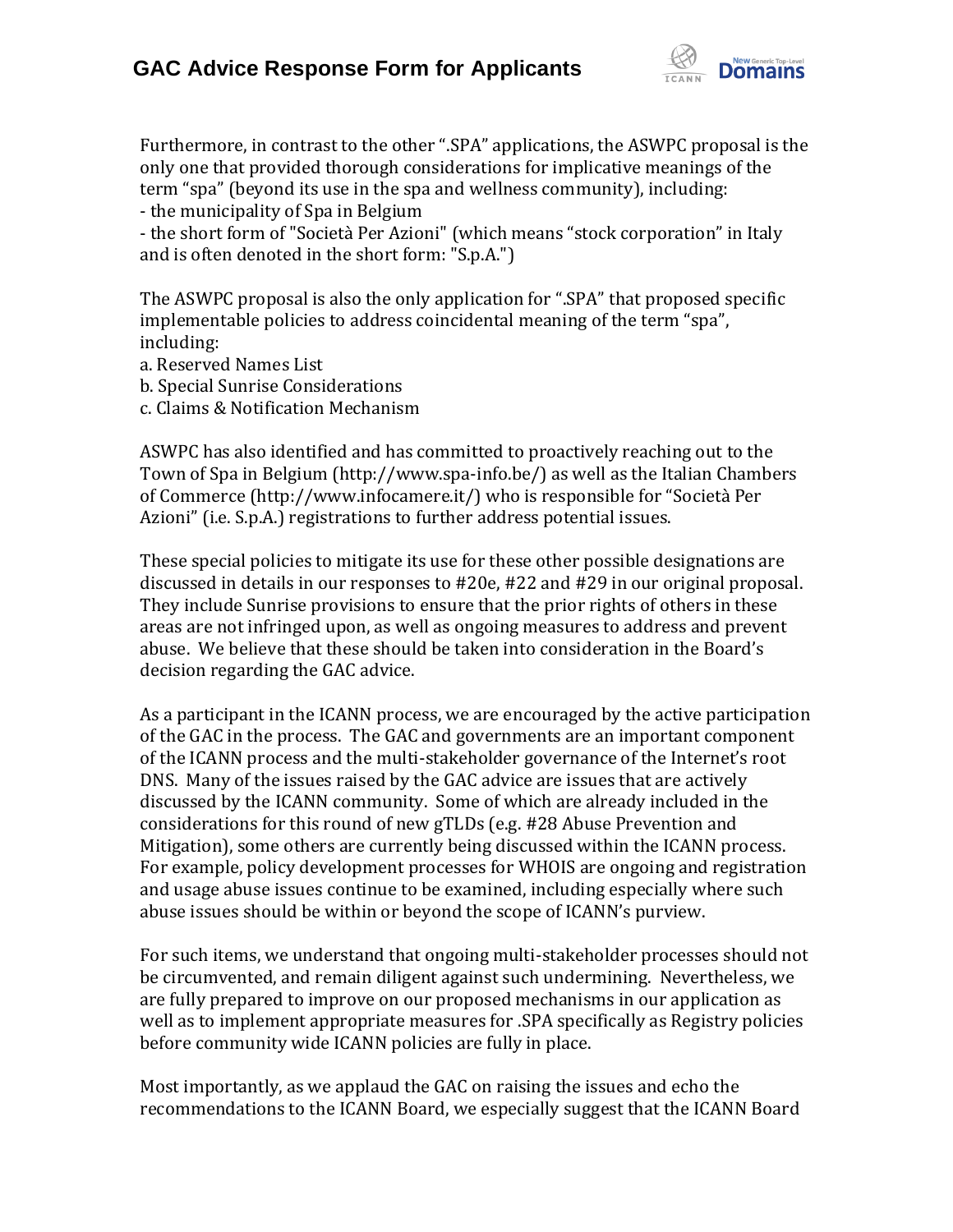

take care in considering changes made by applicants at this stage in this round of new gTLDs. We believe that the ICANN board should place some weight on considering the approval (and/or dismissal for that matter) of applications where substantive changes to proposed policies for governing and/or operating the gTLD are made as reactionary measures rather than as originally proposed.

The integrity of ICANN and the new gTLD process is at stake. Where appropriate and especially where having a choice, ICANN should approve applications that demonstrate their integrity in standing by their proposal as originally submitted and willingness to participate and respect the ICANN multi-stakeholder bottom-up process, including advice from the ACs. For example, the ASWPC proposal for the .SPA registry already incorporated many different policies to address the GAC advice while other applications for .SPA did not.

Finally, we also bring your attention to the ongoing work underway since the recent CEO Roundtables and further discussed at the DNS Summit [\(http://blog.icann.org/2013/04/dns-summit-in-new-york/\)](http://blog.icann.org/2013/04/dns-summit-in-new-york/). Especially the "proposals to codify ethical standards for DNS businesses", which may be an appropriate framework for addressing issues (e.g. content related) that may be beyond the scope of ICANN's policy mandate.

Attached further are specific responses to each of the issues raised in the GAC advice with excerpts from particular sections of the submitted ASWPC proposal [\(https://gtldresult.icann.org/application](https://gtldresult.icann.org/application-result/applicationstatus/applicationdetails:downloadapplication/123?t:ac=123)[result/applicationstatus/applicationdetails:downloadapplication/123?t:ac=123\)](https://gtldresult.icann.org/application-result/applicationstatus/applicationdetails:downloadapplication/123?t:ac=123) and how it complies with and relates to the GAC advice.

We look forward to continuing the dialogue with the ICANN board and the GAC to address issues and put policies in place to mitigate against concerns in a constructive and prompt manner.

Sincerely,

William Ng Chairman Asia Spa and Wellness Promotion Council Limited (ASWPC)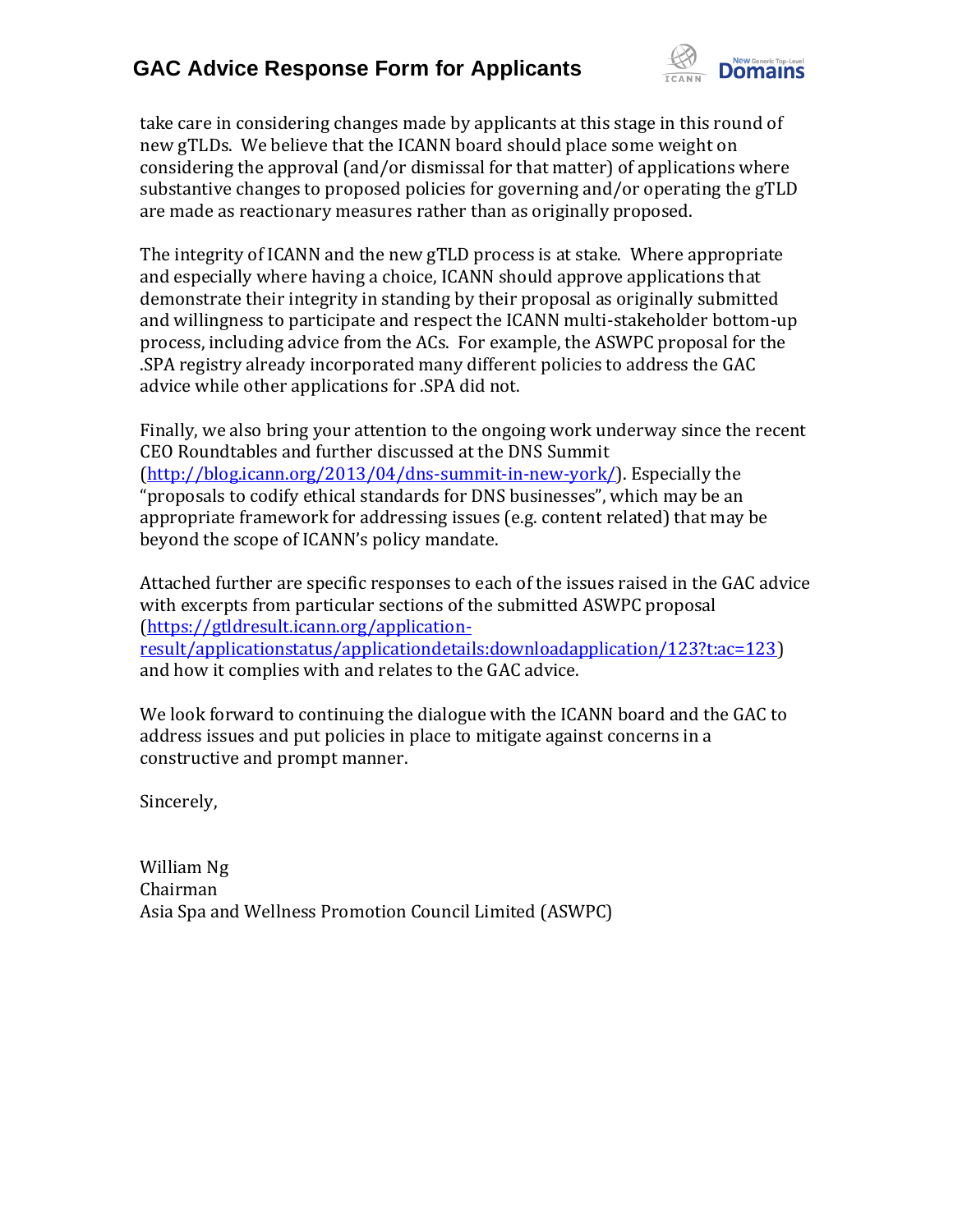

### **ASWPC Response to GAC Communiqué – Beijing April 11, 2013**

b. Safeguard Advice for New gTLDs To reinforce existing processes for raising and addressing concerns the GAC is providing safeguard advice to apply to broad categories of strings (see Annex I).

Please see response for Annex I further below.

e. Community Support for Applications The GAC advises the Board: i. that in those cases where a community, which is clearly impacted by a set of new gTLD applications in contention, has expressed a collective and clear opinion on those applications, such opinion should be duly taken into account, together with all other relevant information.

We are supportive of this advice, especially for the positive impact to an impacted community should an appropriate community application be approved and selected to operate the new gTLD. The original provisions in the Applicant Guidebook (AGB) while provided a scoring system for community priority evaluation (CPE) was predicated on a concern for mitigating against abusive community designation. Given that we have now already received all the applications for this round of new gTLDs and community designation responses, the ICANN Board (and staff) should be able to much better fine tune CPE scoring and evaluation, especially in response to this GAC advice. We therefore sincerely urge the ICANN Board to constructively provide further guidelines to evaluators to better support "that in those cases where a community, which is clearly impacted by a set of new gTLD applications in contention, has expressed a collective and clear opinion on those applications, such opinion should be duly taken into account, together with all other relevant information."

The Asia Spa and Wellness Promotion Council (ASWPC) as the Applicant for the .spa TLD is deeply involved in the spa and wellness community. Connected with over 400 licensed spas across Asia and over 2000 spa professionals participating in and attending its events, the ASWPC is committed to supporting a vibrant, selfsustaining spa and wellness industry.

g. Protections for Intergovernmental Organisations

The GAC stresses that the IGOs perform an important global public mission with public funds, they are the creations of government under international law, and their names and acronyms warrant special protection in an expanded DNS. Such protection, which the GAC has previously advised, should be a priority. This recognizes that IGOs are in an objectively different category to other rights holders, warranting special protection by ICANN in the DNS, while also preserving sufficient flexibility for workable implementation. The GAC is mindful of outstanding implementation issues and commits to actively working with IGOs, the Board, and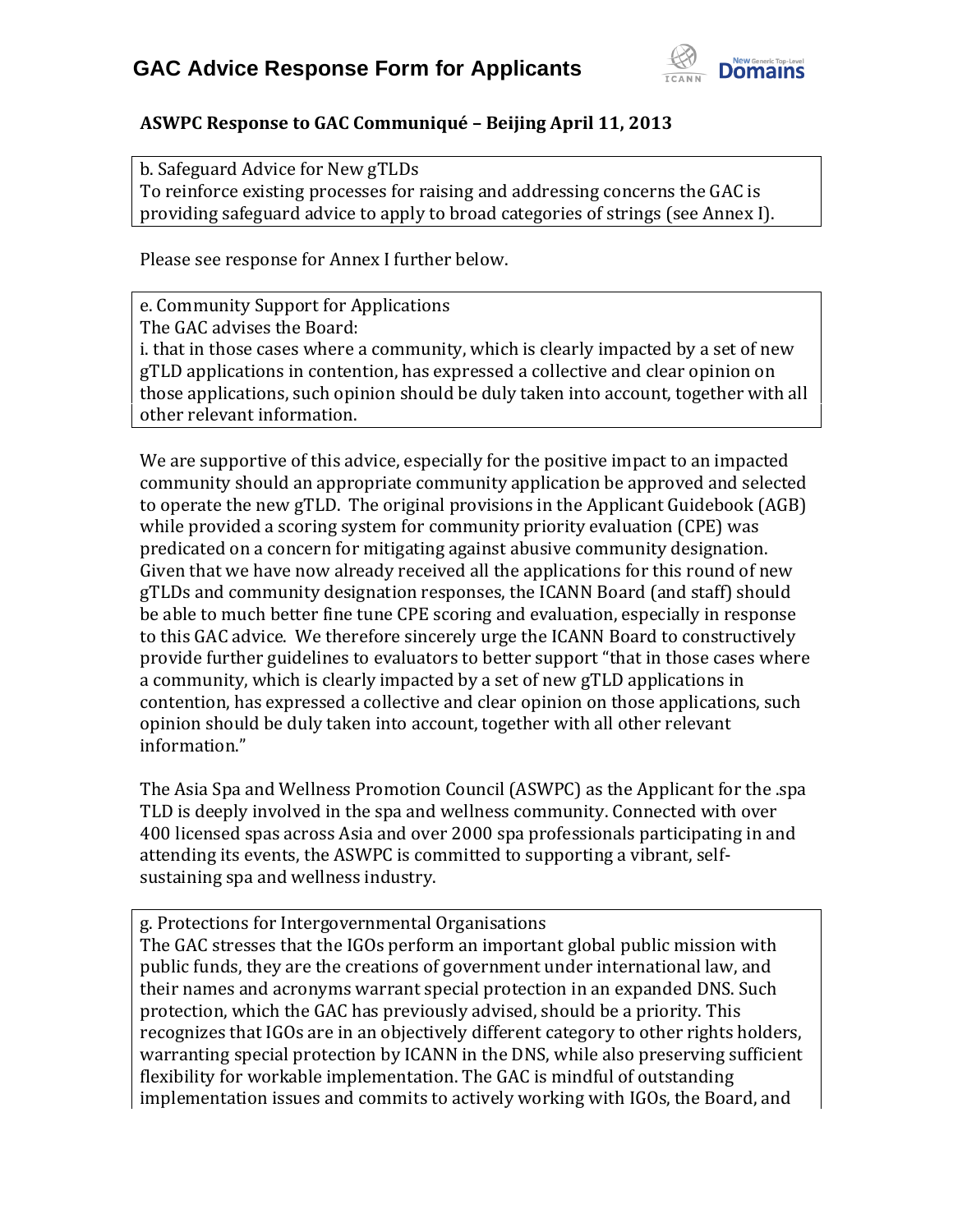

ICANN Staff to find a workable and timely way forward. Pending the resolution of these implementation issues, the GAC reiterates its advice to the ICANN Board that: i. appropriate preventative initial protection for the IGO names and acronyms on the provided list be in place before any new gTLDs would launch.

We are supportive of this advice as a preventative initial protection for the IGO names and acronyms.

In our original submission for #22, we have already included the following in our proposal:

*More specifically, the Registry commits to:*

*a) Adopt, before the new gTLD is introduced, appropriate procedures for blocking, at no cost and upon demand of governments, public authorities or IGOs, names with national or geographic significance at the second level of the TLD.*

*b) Ensure procedures to allow governments, public authorities or IGOs to challenge abuses of names with national or geographic significance at the second level of the TLD* 

*Building on the experience from .INFO and .ASIA in their handling of country and government related names, the Registry will develop and establish policies for:*

*1) obtaining and maintaining a list of names with national or geographic significance to be reserved (at no cost to governments) upon the demand of governments, public authorities or IGOs;* 

*2) process for registrants to apply for and for the Registry to obtain consent from the respective government, public authorities or IGOs in the releasing of such reserved geographic names; and*

*The procedures may be similar to the management of governmental reserved names for .ASIA (Section 3.4 of http://dot.asia/policies/DotAsia-Reserved-Names-- COMPLETE-2007-08-10.pdf). In summary:*

*I) The Registry will adhere to the New gTLD Registry Agreement Specification 5 requirements regarding 2. Two-Character Labels as well as 5. Country and Territory Names;*

*II) Before the launch of the TLD, the Registry will also proactively reach out to governments around the world, especially through GAC members (and ccTLD managers where appropriate), to solicit from them their demand for reserving any names with national or geographic significance at the second level of the TLD;*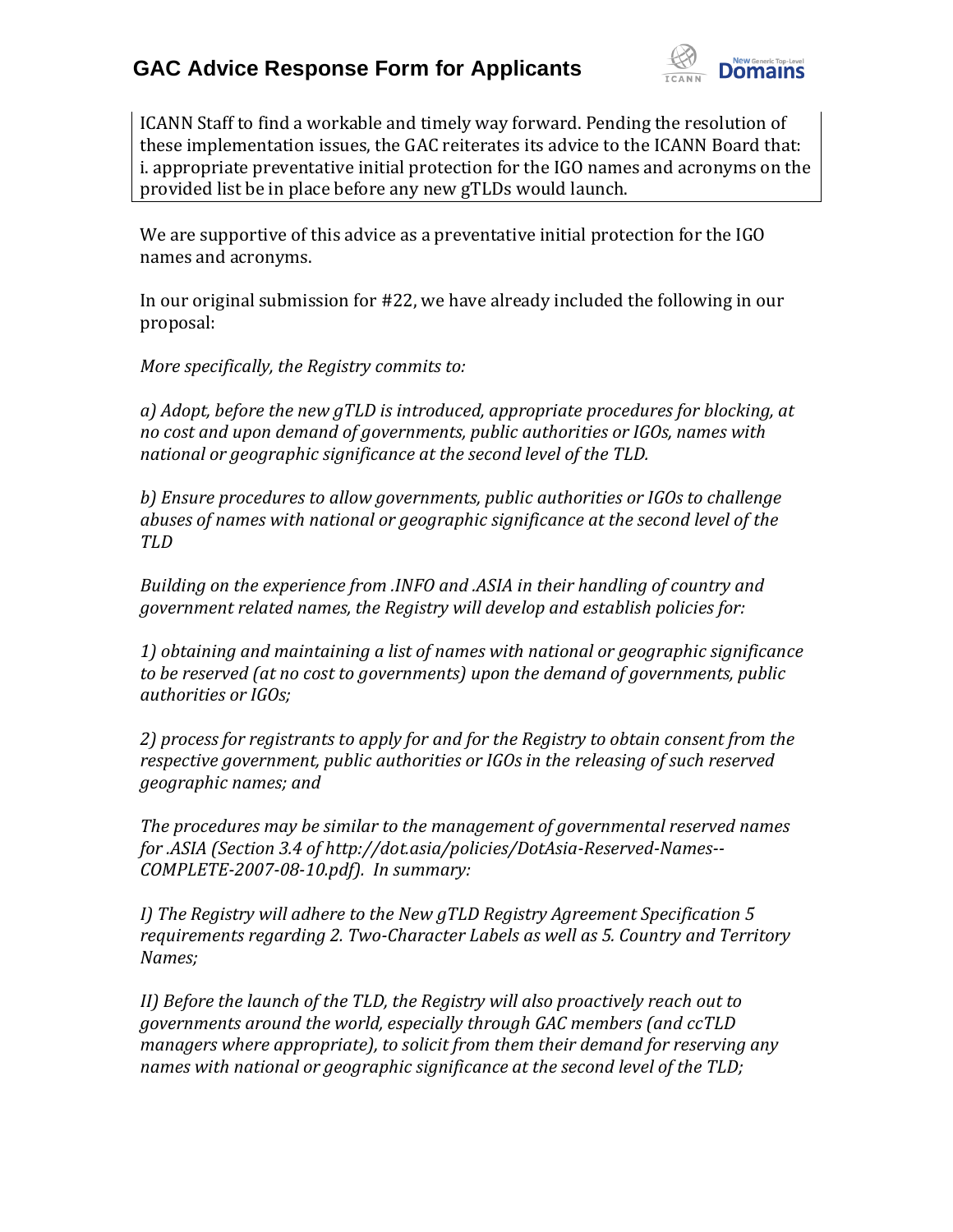

*III)* The Registry will develop mechanisms and maintain a list of governmental *reference contacts, especially through correspondence with GAC members and ccTLD managers where appropriate. The corresponding reference contact(s) will be contacted in case a registration request is received for a governmental reserved name. If the consent from the governmental contact is received, the registration request will be approved. The domain will nevertheless remain in the reserved names list so that in case the registration lapses, the domain will not be released into the available pool, but will require the same approval process to be registered.*

*IV*) The Registry will maintain an ongoing process for adding and updating *governmental reserved names as they are demanded by governments, public authorities or IGOs.*

*In accordance with Specification 5 of the New gTLD Registry Agreement, the registry operator must initially reserve all geographic names at the second level, and at all other levels within the TLD at which the registry operator provides for registrations.*

*…*

*Furthermore, the Registry will actively participate in the development of appropriate process and policies for governments, public authorities or IGOs to challenge abuses of names with national or geographic significance. As an important stakeholder in the Registry, DotAsia Organisation (through Namesphere) will be supporting the efforts as well. DotAsia has been a pioneer of protective measures for new gTLDs, especially in its handling of governmental reserved names and its engagement with different stakeholders to develop rapid suspension policies, which provided part of the genesis of what is now standardized for new gTLDs as the URS (Uniform Rapid Suspension) process. Similar administrative processes may be explored and developed for supporting challenge processes for abuses of names with national or geographic significance.*

The above mechanism can be used for the protection of IGO names.

2. Registrar Accreditation Agreement (RAA)

Consistent with previous communications to the ICANN Board

a. the GAC advises the ICANN Board that:

The GAC also strongly supports the amendment to the new gTLD registry agreement that would require new gTLD registry operators to use only those registrars that have signed the 2013 RAA. The GAC appreciates the improvements to the RAA that incorporate the 2009 GAC---Law Enforcement Recommendations. The GAC is also pleased with the progress on providing verification and improving accuracy of registrant data and supports continuing efforts to identify preventative mechanisms

i. the 2013 Registrar Accreditation Agreement should be finalized before any new gTLD contracts are approved.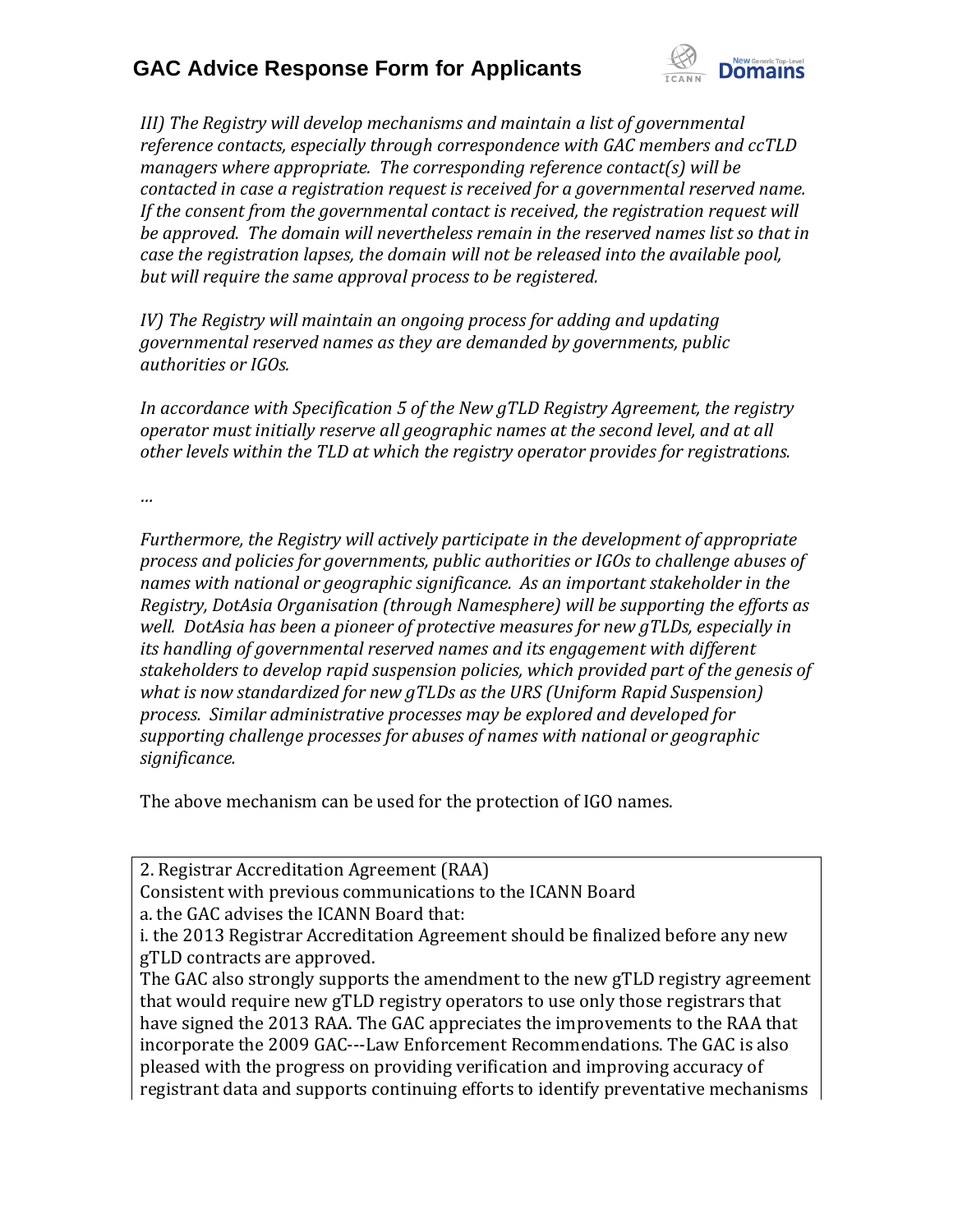

that help deter criminal or other illegal activity. Furthermore the GAC urges all stakeholders to accelerate the implementation of accreditation programs for privacy and proxy services for WHOIS.

We are supportive of the direction of this advice to promote registrant rights and the provisioning of accurate WHOIS data. We further prompt the ICANN Board to realize that within the current ICANN gTLD Registry-Registrar framework, WHOIS (i.e. contact) data is obtained by and remains within the purview of Registrars and not the Registry. In order for the Registry to effectively take action, Registrar compliance will be crucial.

Further discussions included in response to Annex I, point 1. below.

### 3. WHOIS

The GAC urges the ICANN Board to:

a. ensure that the GAC Principles Regarding gTLD WHOIS Services, approved in 2007, are duly taken into account by the recently established Directory Services Expert Working Group. The GAC stands ready to respond to any questions with regard to the GAC Principles. The GAC also expects its views to be incorporated into whatever subsequent policy development process might be initiated once the Expert Working Group concludes its efforts.

We are supportive of this advice and agree that matters pertaining WHOIS should best be considered and discussed through the ongoing policy development process on the matter.

4. International Olympic Committee and Red Cross /Red Crescent Consistent with its previous communications, the GAC advises the ICANN Board to: a. amend the provisions in the new gTLD Registry Agreement pertaining to the IOC/RCRC names to confirm that the protections will be made permanent prior to the delegation of any new gTLDs.

We are prepared to implement such protections. Based on our original submission, and as explained above in "g. Protections for Intergovernmental Organisations", this can already be addressed within the proposed mechanism.

5. Public Interest Commitments Specifications The GAC requests: b. more information on the Public Interest Commitments Specifications on the basis of the questions listed in annex II.

We are prepared to adhere and abide by our public interest commitments including policy proposals submitted within our original proposal as a Community TLD.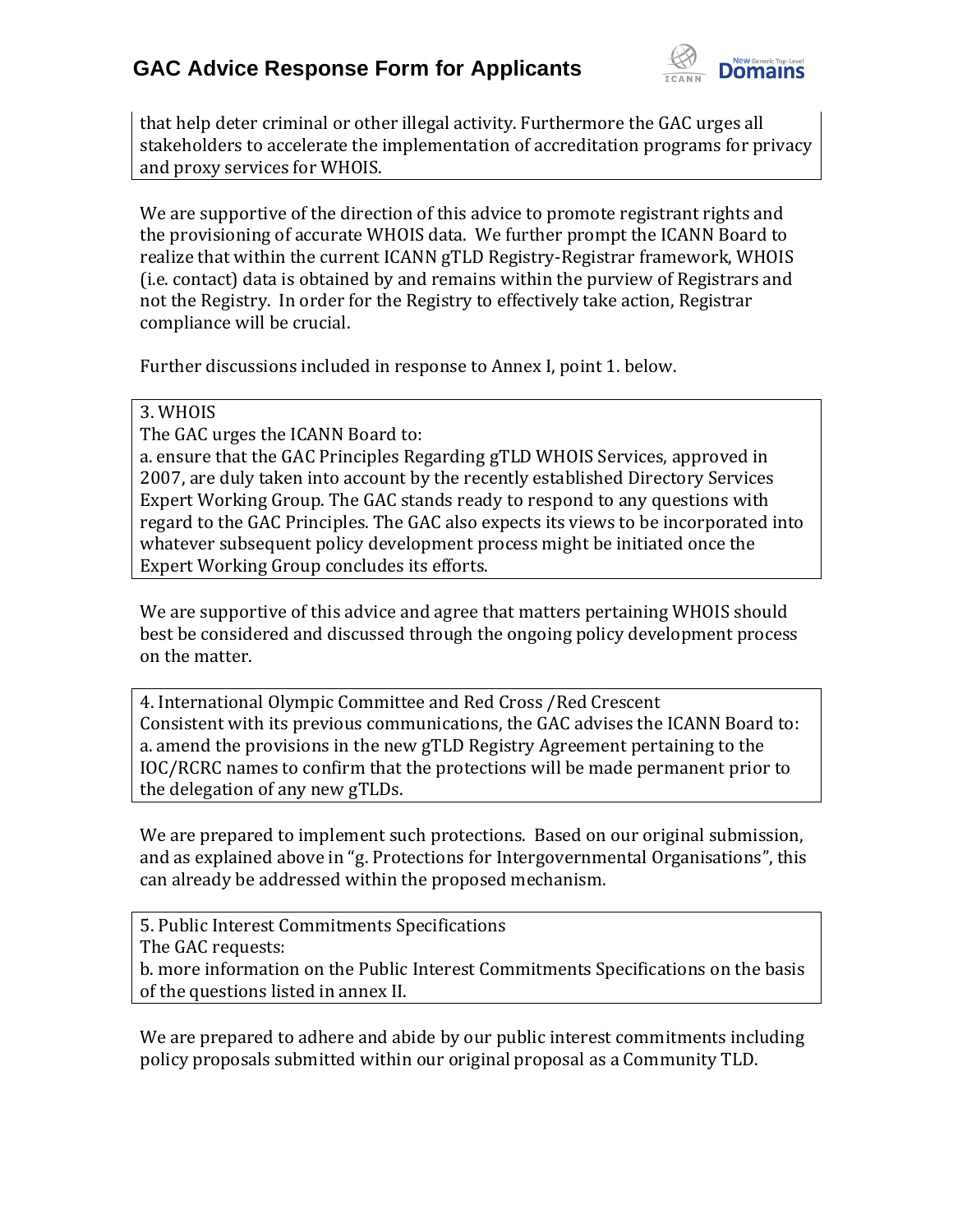

### **Annex I**

Safeguards on New gTLDs

The GAC considers that Safeguards should apply to broad categories of strings. For clarity, this means any application for a relevant string in the current or future rounds, in all languages applied for.

The GAC advises the Board that all safeguards highlighted in this document as well as any other safeguard requested by the ICANN Board and/or implemented by the new gTLD registry and registrars should:

• be implemented in a manner that is fully respectful of human rights and fundamental freedoms as enshrined in international and, as appropriate, regional declarations, conventions, treaties and other legal instruments – including, but not limited to, the UN Universal Declaration of Human Rights.

• respect all substantive and procedural laws under the applicable jurisdictions. • be operated in an open manner consistent with general principles of openness and non-discrimination.

We are committed to governing and operating the Registry in a manner that

- is fully respectful of human rights and fundamental freedoms as enshrined in international and, as appropriate, regional declarations, conventions, treaties and other legal instruments – including, but not limited to, the UN Universal Declaration of Human Rights.
- respect all substantive and procedural laws under the applicable jurisdictions.
- be operated in an open manner consistent with general principles of openness and non-discrimination.

In further response to this, especially on the issues of openness, non-discrimination and to be respectful of human rights and fundamental freedoms, we have further included provisions in our proposal for additional Rights Protection Mechanisms to provide a strong balance for users' rights beyond just providing protection to Intellectual Property rights:

*"Furthermore, on top of the Sunrise program, a Pioneer Domains Program will be put in place to provide even further protection for prior rights holders while maintaining a strong balance against users' rights."*

To further ensure that the balance of rights be considered (#18c):

"*Priority is provided to members of the community through the Sunrise and startup processes (see #20e and #29) to build a positive foundation of usage for the .spa TLD.*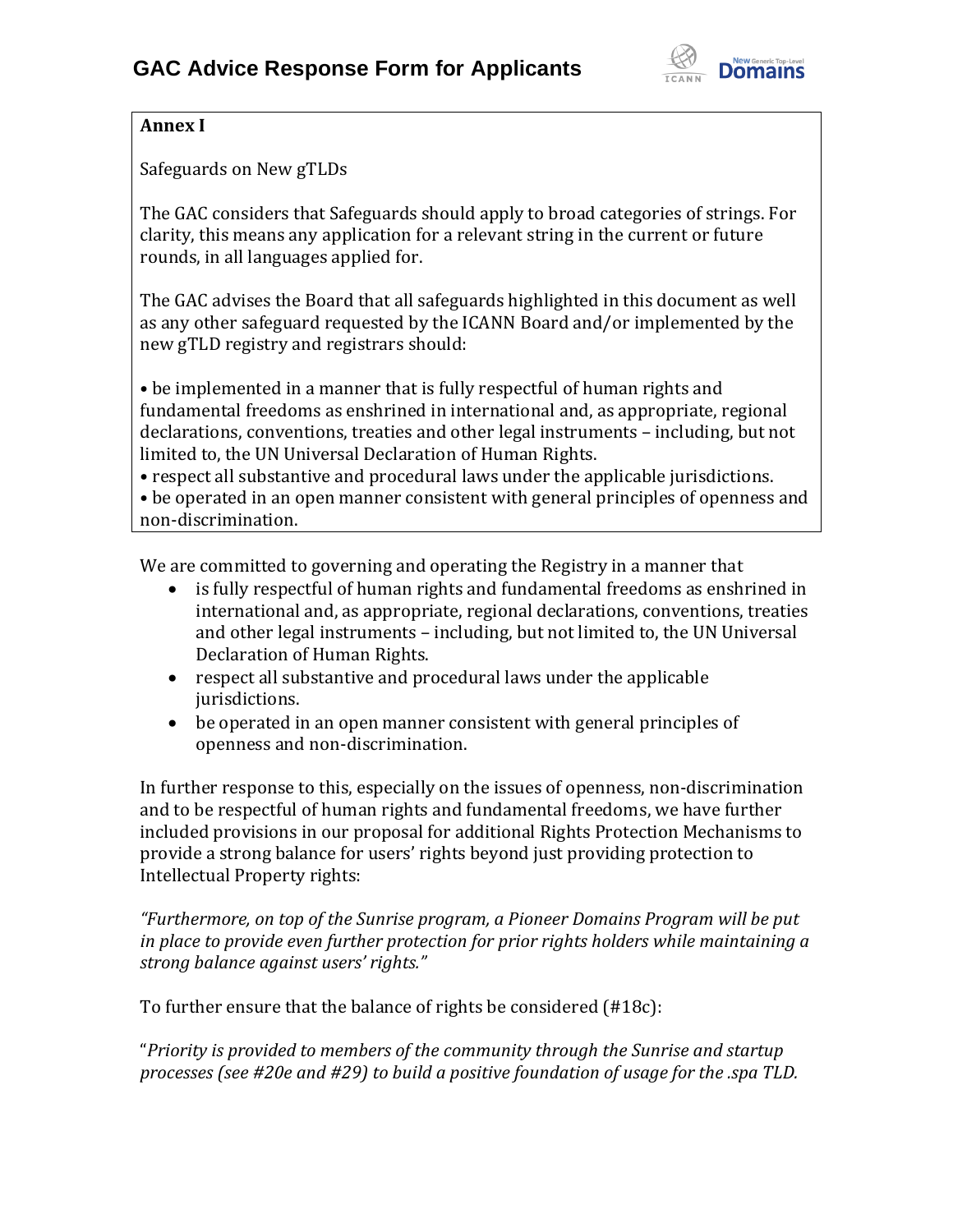

*Special consideration is also provided to incidental implicated communities for which the string "spa" may be used in another context (see also #20e and #29).*

*…*

### *Special Coincidental Considerations*

*In addition to the GAC advice and Specification 5, and following from the discussions in #20d and #20e D) Enforcement: based on the research as described in #20d, we recognize that there is coincidental usage of the string "spa" in other contexts beyond its predominant meaning. For completeness in mitigating against abusive usage of the .spa TLD based on such coincidental usage, the Registry will put in place 3 key measures to address potential concerns.*

#### *a. Reserved Names List*

*In addition to ICANN and geographical reserved names lists, upon the approval from ICANN for the .spa TLD, the Registry will proactively reach out to the Town of Spa in Belgium (http://www.spa-info.be/) as well as the Italian Chambers of Commerce (http://www.infocamere.it/) who is responsible for "Società Per Azioni" (i.e. S.p.A.) registrations, to study whether additional reserved names would be appropriate at the .spa TLD.*

*This will serve to ensure that the introduction of the .spa TLD will not inadvertently negatively impact the coincidental communities where the string "spa" may carry a meaning. Where appropriate additional reserved names will be included, for which activation will require special conditions to be met.*

*The activation process can follow a similar mechanism described above for the activation of governmental reserved names:*

*i) For names corresponding to the Town of Spa, the same mechanism can be used, where the consent from the corresponding government is to be sought before accepting the registration;*

*ii) For names related to registered "Società Per Azioni" (i.e. S.p.A.), the Registry will verify whether the registrant for the name corresponds with the Italian Chambers of Commerce (http://www.infocamere.it/) database. If the information agrees, the registration is accepted.*

*b. Special Sunrise Considerations*

*Similarly, the appropriateness of additional Sunrise considerations specifically for entities from the town of Spa in Belgium and registered "Società Per Azioni" (i.e. S.p.A.) would be explored. Such considerations will, if found appropriate, will be incorporated into the Sunrise process (see further details in #29). In the study, the Registry will also*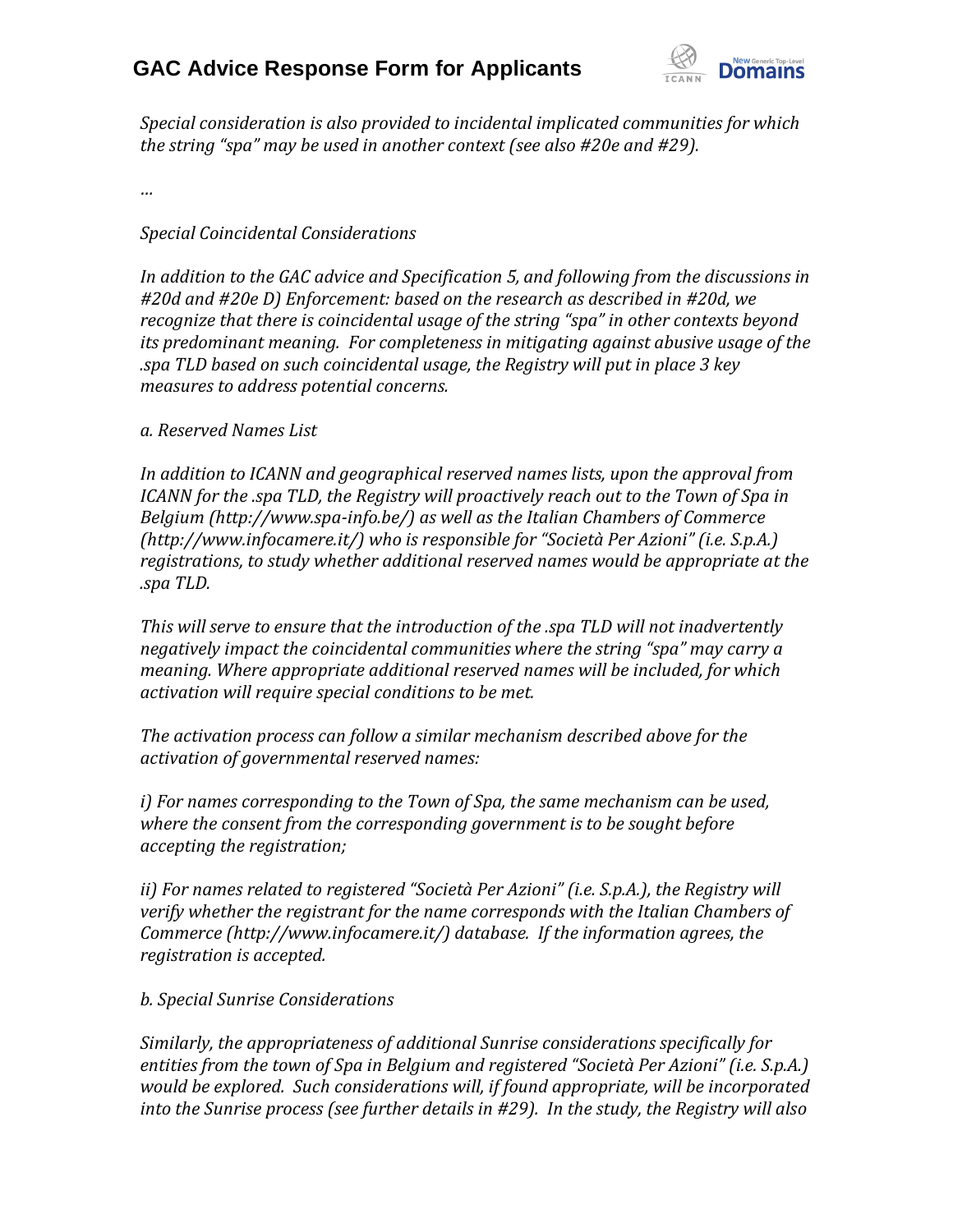

*work closely with the selected Trademark Clearing House (TMCH) to see if such verification and registration processes can be procured through a similar process.*

*If such Sunrise phase is included, a similar addition, as the consent process described above in a. Reserved Names List, to the verification process could be implemented.*

*c. Claims & Notification Mechanism*

*Finally, a claims and notification mechanism, similar to the standard trademarks claims service as described in the Applicant Guidebook, will also be considered and discussed with the town of Spa and with the Italian Chambers of Commerce. The possibility of a two way notification process may also be explored (i.e. both for when a ".spa" domain is registered which may conflict with a registered "S.p.A." registration as*  well as vice versa for a newly registered "S.p.A." that may conflict with a registered .spa *domain).*

*The Registry will also work closely with the selected Trademark Clearing House (TMCH) to see if such processes can be procured through a similar process as the standard trademark claims service.*

These considerations demonstrate ASWPC's thorough policy consideration on the matter.

### **Safeguards Applicable to all New gTLDs**

The GAC Advises that the following six safeguards should apply to all new gTLDs and be subject to contractual oversight.

We are prepared to be subjected to contractual oversight for safeguards applicable to all new gTLDs.

**1. WHOIS verification and checks** — Registry operators will conduct checks on a statistically significant basis to identify registrations in its gTLD with deliberately false, inaccurate or incomplete WHOIS data at least twice a year. Registry operators will weight the sample towards registrars with the highest percentages of deliberately false, inaccurate or incomplete records in the previous checks. Registry operators will notify the relevant registrar of any inaccurate or incomplete records identified during the checks, triggering the registrar's obligation to solicit accurate and complete information from the registrant.

We are supportive of the direction for this advice and believe that we are already compliant. The scope and specific standard implementation of such policies may best be developed as a product of the ongoing WHOIS policy development process.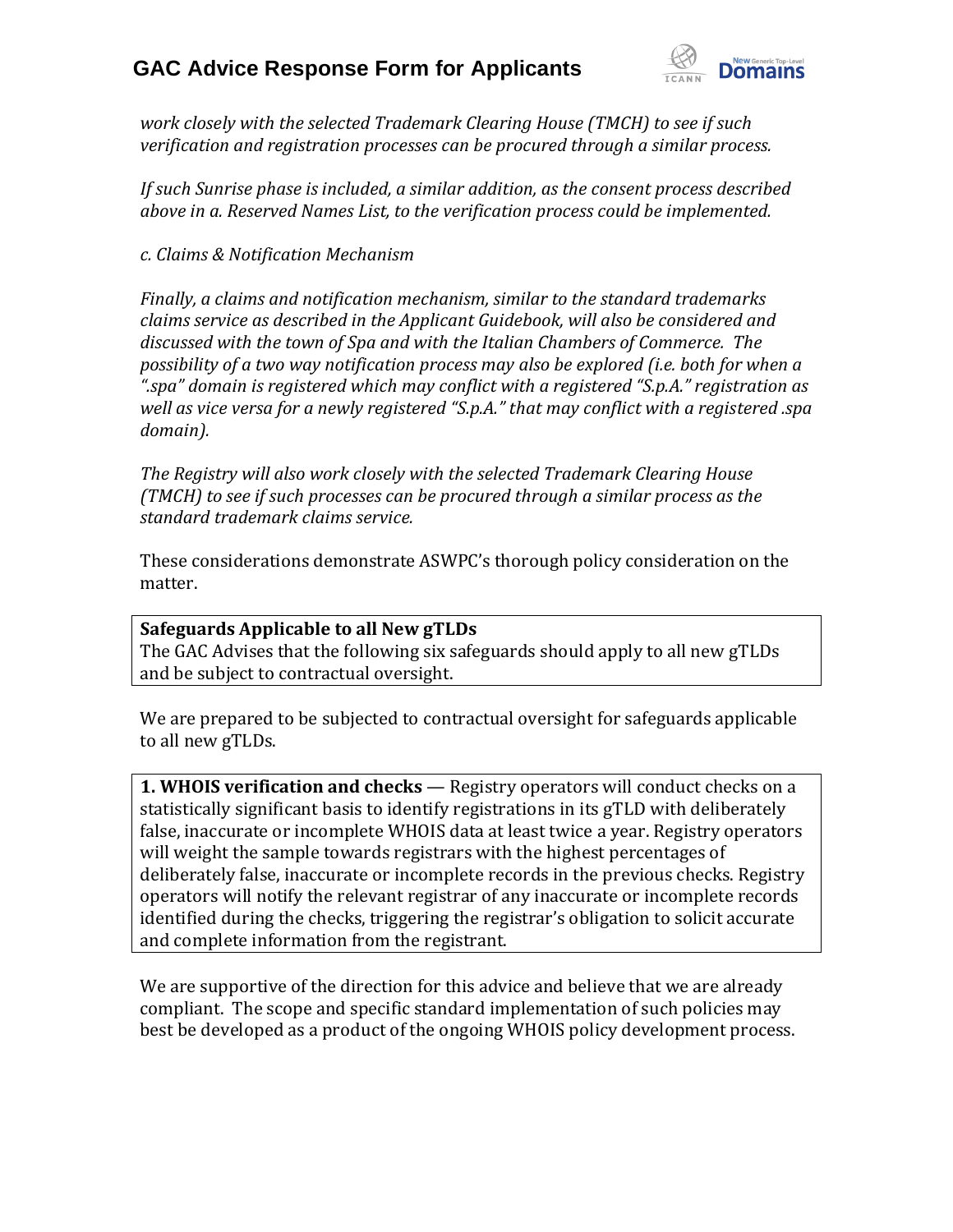

Nevertheless, individual Registry policies can provide a solution for this safeguard, and some of the mechanisms have already been provided in our original response to #28 Abuse Prevention and Mitigation, including proactive analysis and audits:

*4.2 Pre-emptive – Mitigating of the Potential for Abuse The following practices and procedures will be adopted to mitigate the potential for abusive behaviour in our TLD.*

*…*

*4.2.4 Safeguards Against Allowing for Unqualified Registrations*

*The eligibility restrictions for this TLD are outlined in our response to Question 18. Eligibility restrictions will be implemented contractually through our RRA, which will require Registrars to include the following in their Registration Agreements: – Registrant warrants that it satisfies eligibility requirements.*

*Where applicable, eligibility restrictions will be enforced through the adoption of the Charter Eligibility Dispute Resolution Policy or a similar policy, and Registrars will be obliged to require in their registration agreements that registrants agree to be bound by such policy and acknowledge that a registration may be cancelled in the event that a challenge against it under such policy is successful.*

*Providing an administrative process for enforcing eligibility criteria and taking action when notified of eligibility violations mitigates the potential for abuse. This is achieved through the risk of cancellation in the event that it is determined in a challenge procedure that eligibility criteria are not satisfied.*

*4.2.6 Restrictions on Proxy Registration Services*

*Whilst it is understood that implementing measures to promote WhoIs accuracy is necessary to ensure that the registrant may be tracked down, it is recognised that some registrants may wish to utilise a proxy registration service to protect their privacy. In the event that Registrars elect to offer such services, the following conditions apply:*

*– Proxy registration services may only be offered by Registrars and NOT resellers. – Registrars must ensure that the actual WhoIs data is obtained from the registrant and must maintain accurate records of such data.*

*– Registrars must provide Law Enforcement Agencies (LEA) with the actual WhoIs data upon receipt of a verified request.*

*– Proxy registration services may only be made available to private individuals using the domain name for non-commercial purposes.*

*These conditions will be implemented contractually by inclusion of corresponding clauses in the RRA as well as being published on the Abuse page of our registry website. Individuals and organisations will be encouraged through our Abuse page to report any domain names they believe violate the above restrictions, following which appropriate action may be taken by us. Publication of these conditions on the Abuse page of our registry website ensures that registrants are aware that despite utilisation of a proxy registration service, actual WhoIs information will be provided to LEA upon request in order to hold registrants liable for all actions in relation to their domain*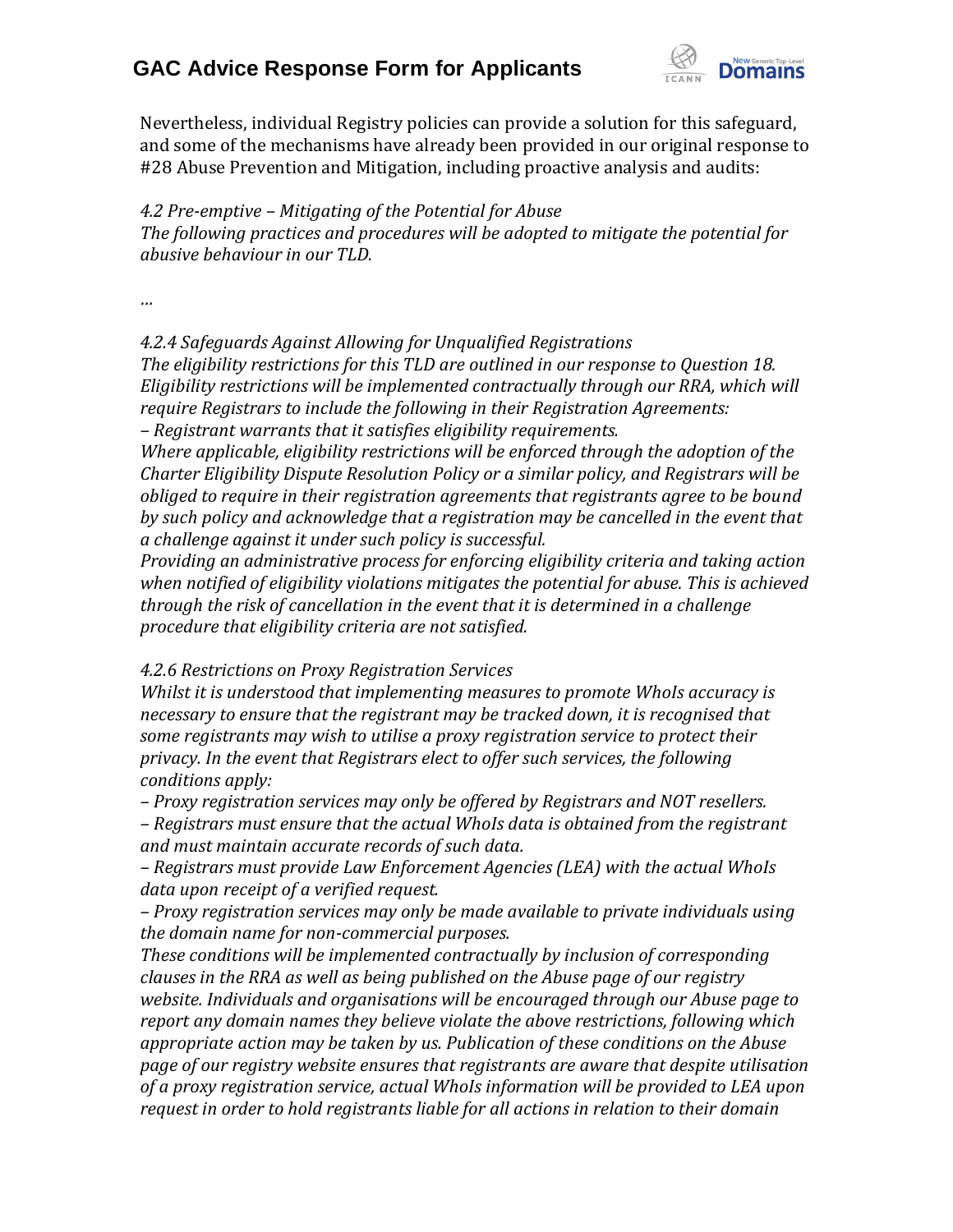

*name. The certainty that WhoIs information relating to domain names which draw the attention of LEA will be disclosed results in the TLD being less attractive to those seeking to register domain names for abusive purposes, thus mitigating the potential for abuse in the TLD.*

*…*

### *4.2.9 Promoting WhoIs Accuracy*

*Inaccurate WhoIs information significantly hampers the ability to enforce policies in relation to abuse in the TLD by allowing the registrant to remain anonymous. In addition, LEAs rely on the integrity and accuracy of WhoIs information in their investigative processes to identify and locate wrongdoers. In recognition of this, we will implement a range of measures to promote the accuracy of WhoIs information in our TLD including:*

*– Random monthly audits: registrants of randomly selected domain names are contacted by telephone using the provided WhoIs information by a member of the Abuse and Compliance Team in order to verify all WhoIs information. Where the registrant is not contactable by telephone, alternative contact details (email, postal address) will be used to contact the registrant, who must then provide a contact number that is verified by the member of the Policy Compliance team. In the event that the registrant is not able to be contacted by any of the methods provided in WhoIs, the domain name will be cancelled following five contact attempts or one month after the initial contact attempt (based on the premise that a failure to respond is indicative of inaccurate WhoIs information and is grounds for terminating the registration agreement).*

*– Semi-annual audits: to identify incomplete WhoIs information. Registrants will be contacted using provided WhoIs information and requested to provide missing information. In the event that the registrant fails to provide missing information as requested, the domain name will be cancelled following five contact attempts or one month after the initial contact attempt.*

*– Email reminders: to update WhoIs information to be sent to registrants every 6 months.*

*– Reporting system: a web-based submission service for reporting WhoIs accuracy issues available on the Abuse page of our registry website.*

*– Analysis of registry data: to identify patterns and correlations indicative of inaccurate WhoIs (eg repetitive use of fraudulent details).*

*Registrants will continually be made aware, through the registry website and email reminders, of their responsibility to provide and maintain accurate WhoIs information and the ramifications of a failure to do so or respond to requests to do so, including termination of the Registration Agreement.*

*The measures to promote WhoIs accuracy described above strike a balance between the need to maintain the integrity of the WhoIs service, which facilitates the identification of those taking part in illegal or fraudulent behaviour, and the operating practices of the registry operator and Registrars, which aim to offer domain names to registrants in an efficient and timely manner.*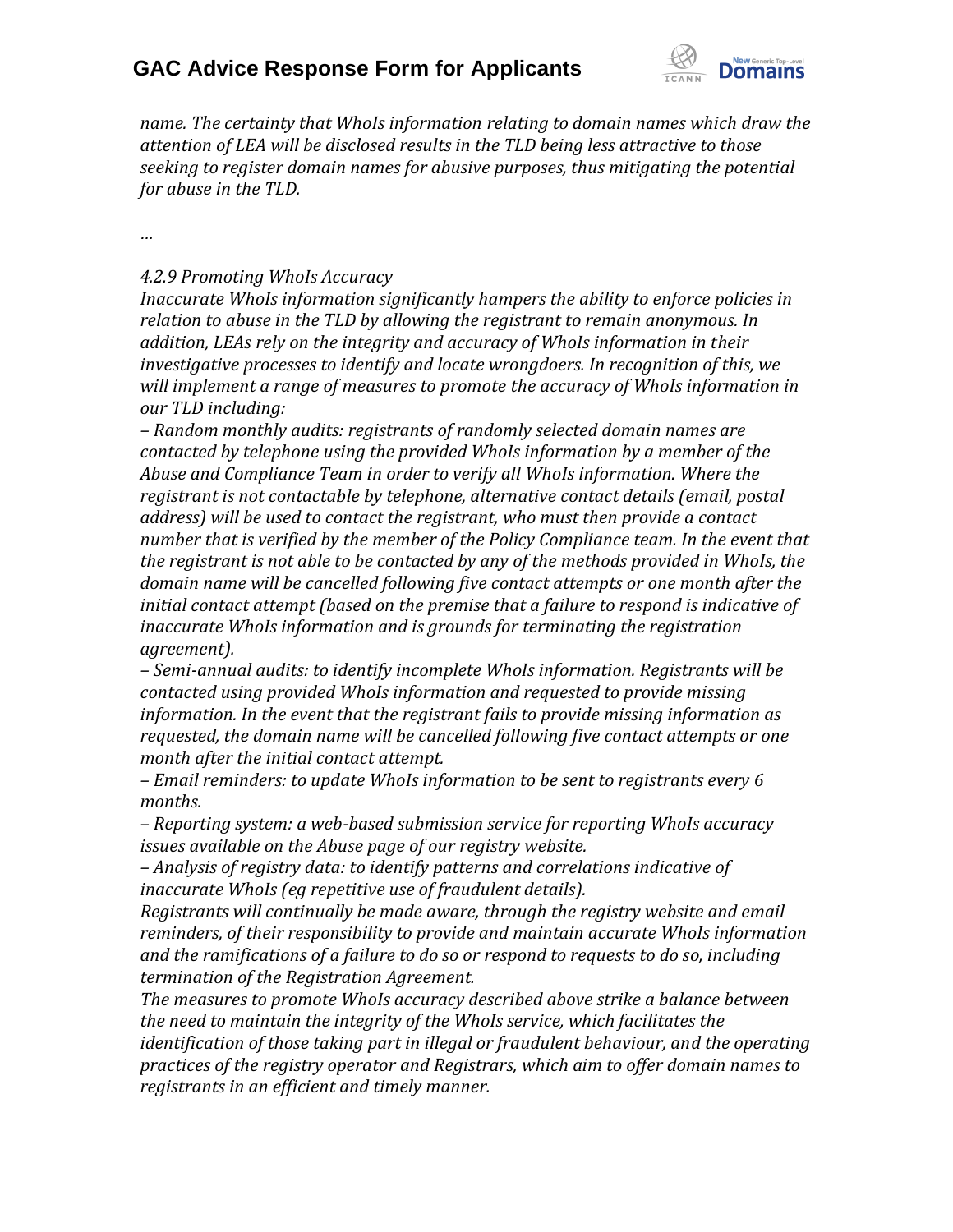

*Awareness by registrants that we will actively take steps to maintain the accuracy of WhoIs information mitigates the potential for abuse in the TLD by discouraging abusive behaviour given that registrants may be identified, located and held liable for all actions in relation to their domain name.*

The above are the baseline abuse prevention and mitigation measures of the registry. The registry is prepared to work with ICANN and the GAC to further enhance the measures where appropriate.

**2. Mitigating abusive activity** — Registry operators will ensure that terms of use for registrants include prohibitions against the distribution of malware, operation of botnets, phishing, piracy, trademark or copyright infringement, fraudulent or deceptive practices, counterfeiting or otherwise engaging in activity contrary to applicable law.

We are prepared to and have already proposed to include in our Registry-Registrar Agreement (RRA) provisions to ensure that terms of use for registrants include prohibitions against abusive activities.

The following is an extract from our response to #28 Abuse Prevention and Mitigation:

*Our RRA will oblige all Registrars to do the following in relation to the Anti-Abuse Policy:*

*– comply with the Anti-Abuse Policy; and*

*– include in their registration agreement with each registrant an obligation for registrants to comply with the Anti-Abuse Policy and each of the following requirements:*

*'operational standards, policies, procedures, and practices for the TLD established from time to time by the registry operator in a non-arbitrary manner and applicable to all Registrars, including affiliates of the registry operator, and consistent with ICANN's standards, policies, procedures, and practices and the registry operator's Registry Agreement with ICANN. Additional or revised registry operator operational standards, policies, procedures, and practices for the TLD shall be effective upon thirty*  days notice by the registry operator to the Registrar. If there is a discrepancy between *the terms required by this Agreement and the terms of the Registrar's registration agreement, the terms of this Agreement shall supersede those of the Registrar's registration agreement'.*

*Our RRA will additionally incorporate the following BITS Requirements:*

*– Requirement 7: Registrars must certify annually to ICANN and us compliance with ICANN's Registrar Accreditation Agreement (RAA) our Registry-Registrar Agreement (RRA).*

*– Requirement 9: Registrars must provide and maintain valid primary contact information (name, email address, and phone number) on their website.*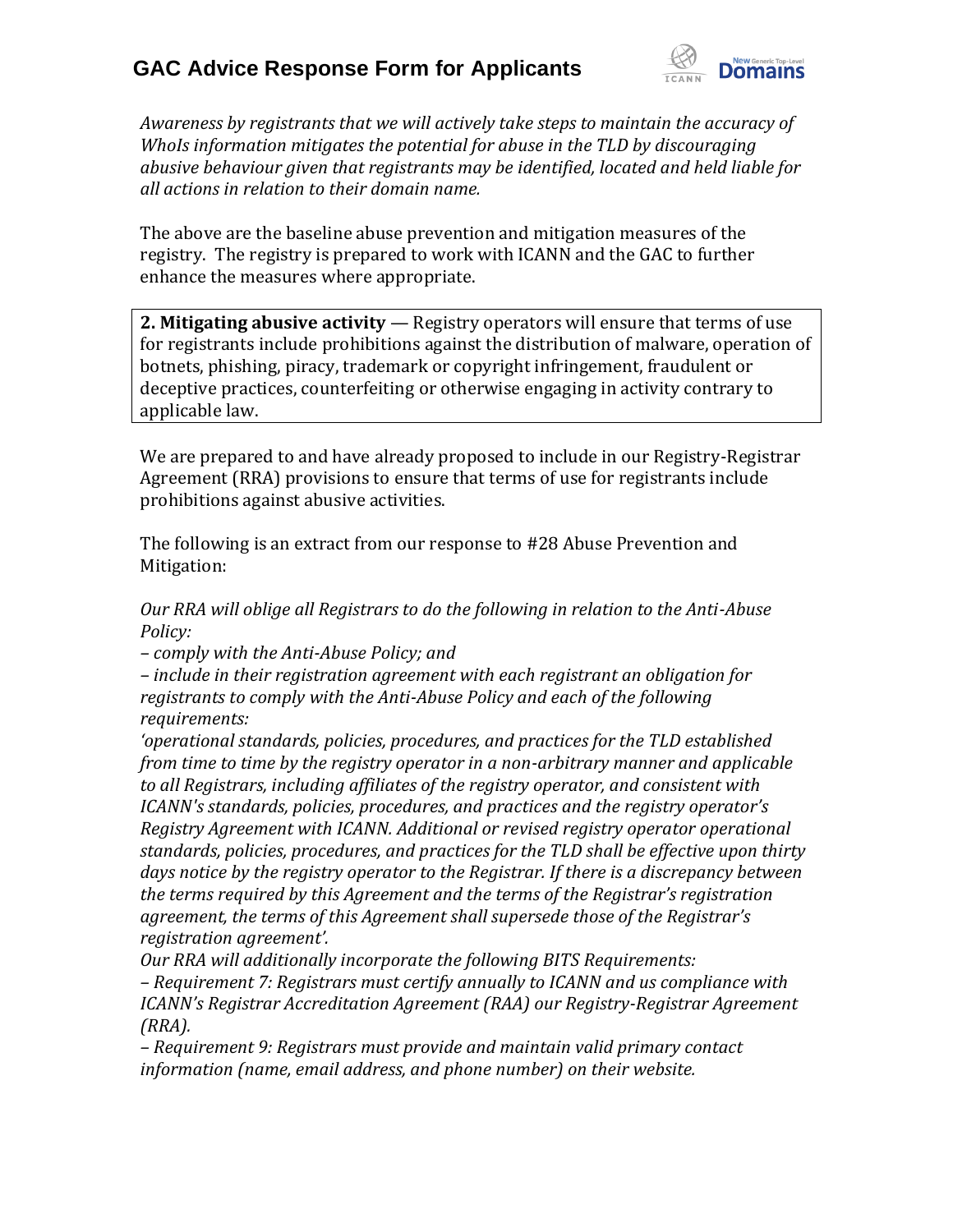

*– Requirement 14: Registrars must notify us immediately regarding any investigation or compliance action, including the nature of the investigation or compliance action by ICANN or any outside party (eg law enforcement, etc.) along with the TLD impacted. – Requirement 19: Registrars must disclose registration requirements on their website. We will re-validate our RRAs at least annually, consistent with Requirement 10.*

We are prepared to explore to include additional safeguards where appropriate in consultation with ICANN and the GAC.

**3. Security checks** — While respecting privacy and confidentiality, Registry operators will periodically conduct a technical analysis to assess whether domains in its gTLD are being used to perpetrate security threats, such as pharming, phishing, malware, and botnets. If Registry operator identifies security risks that pose an actual risk of harm, Registry operator will notify the relevant registrar and, if the registrar does not take immediate action, suspend the domain name until the matter is resolved.

We are supportive of proactive measures to ensure the security and stability of the Internet. As indicated in the GAC advice, the respecting of privacy and confidentiality is paramount. Furthermore, while the inclusion of appropriate terms of use for registrants as described in "2. Mitigating abusive activity" above provides an effective enforcement mechanism, the subject matter of certain threats may traverse beyond the purview of ICANN policy coordination. For example matters concerning content. Such determination may best be addressed in proper ICANN policy development processes if implemented as a contractual and enforcement matter by ICANN.

Nevertheless, the Registry is fully prepared to implement policies within the registry and have already proposed such mechanisms in our original application under #28 Abuse Prevention and Mitigation:

#### *4.3.1 Detection – Analysis of Data*

*The Registry will routinely analyse registry data in order to identify abusive domain names by searching for behaviours typically indicative of abuse. The following are examples of the data variables that will serve as indicators of a suspicious domain name and may trigger further action by the Abuse and Compliance Team: – Unusual Domain Name Registration Practices: practices such as registering hundreds of domains at a time, registering domains which are unusually long or complex or include an obvious series of numbers tied to a random word (abuse40, abuse50, abuse60) may, when considered as a whole, be indicative of abuse. – Domains or IP addresses identified as members of a Fast Flux Service Network (FFSN): The Registry uses the formula developed by the University of Mannheim and tested by participants of the Fast Flux PDP WG to determine members of this list. IP addresses appearing within identified FFSN domains, as either NS or A records shall be added to this list.*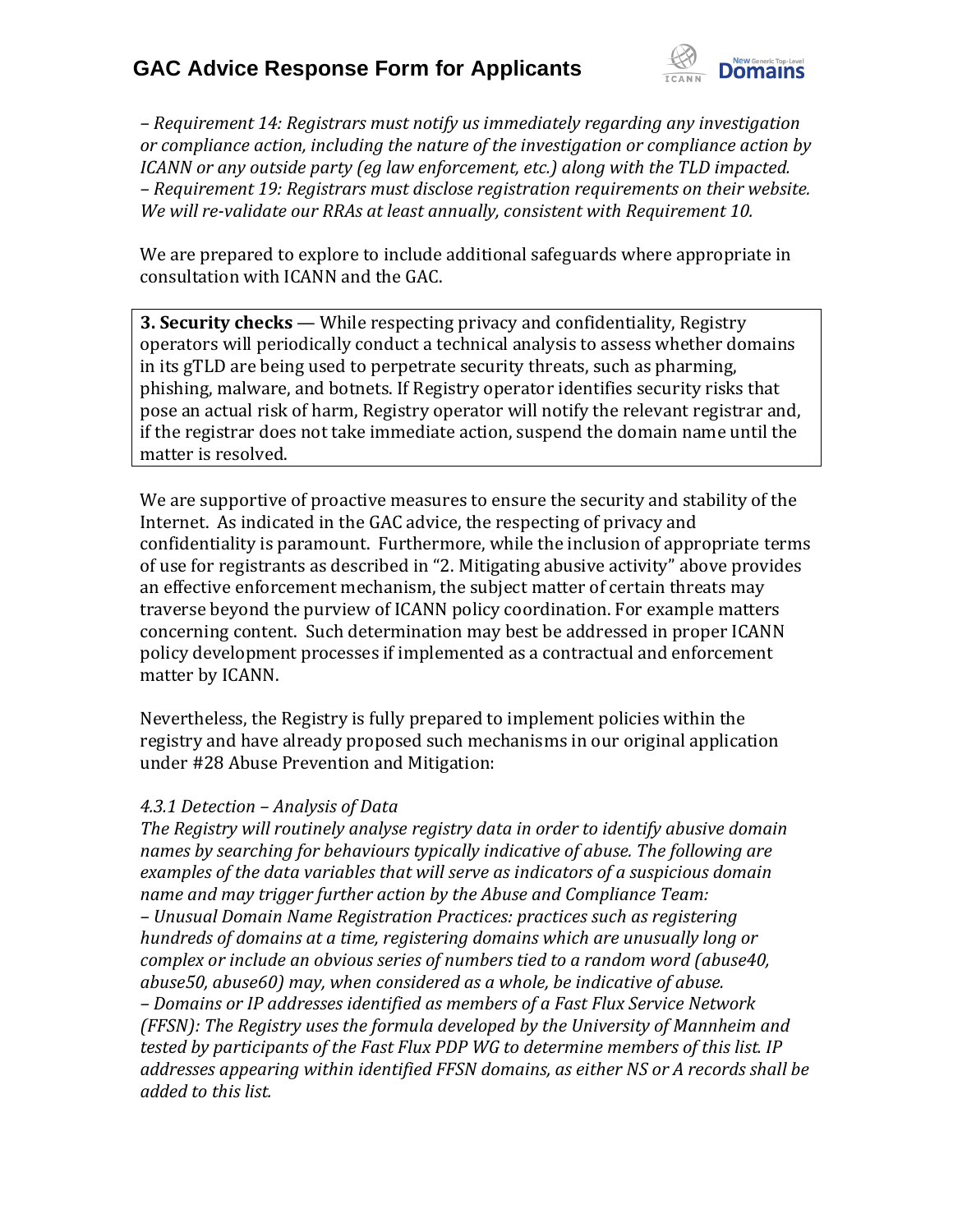

*– An Unusual Number of Changes to the NS record: the use of fast-flux techniques to disguise the location of web sites or other Internet services, to avoid detection and mitigation efforts, or to host illegal activities is considered abusive in the TLD. Fast flux techniques use DNS to frequently change the location on the Internet to which the domain name of an Internet host or nameserver resolves. As such an unusual number of changes to the NS record may be indicative of the use of fast-flux techniques given that there is little, if any, legitimate need to change the NS record for a domain name more than a few times a month.*

*– Results of WhoIs audits: The audits conducted to promote WhoIs accuracy described above are not limited to serving that purpose but may also be used to identify abusive behaviour given the strong correlation between inaccurate WhoIs data and abuse. – Analysis of cross-validation of registrant WhoIs data against WhoIs data known to be fraudulent.*

*– Analysis of Domain Names belonging to a registrant subject to action under the Anti-Abuse Policy: in cases where action is taken against a registrant through the application of the Anti-Abuse Policy, we will also investigate other domain names by the same registrant (same name, nameserver IP address, email address, postal address etc).*

We believe our proposal is already compliant with the GAC advice and are prepared to explore to include additional safeguards where appropriate in consultation with ICANN and the GAC.

**4. Documentation** — Registry operators will maintain statistical reports that provide the number of inaccurate WHOIS records or security threats identified and actions taken as a result of its periodic WHOIS and security checks. Registry operators will maintain these reports for the agreed contracted period and provide them to ICANN upon request in connection with contractual obligations.

We are supportive of the conceptual directive and are prepared to maintain such documentation. We however caution about misinterpretation and/or misuse of such statistical data.

As proposed in our application (under #28 Abuse Prevention and Mitigation), instead of (or in addition to) providing such documents we would recommend programs to increase registrant security awareness:

#### *4.2.2 Increasing Registrant Security Awareness*

In accordance with our commitment to operating a secure and reliable TLD, we will *attempt to improve registrant awareness of the threats of domain name hijacking, registrant impersonation and fraud, and emphasise the need for and responsibility of registrants to keep registration (including WhoIs) information accurate. Awareness will be raised by:*

*– Publishing the necessary information on the Abuse page of our registry website in the form of videos, presentations and FAQ's.*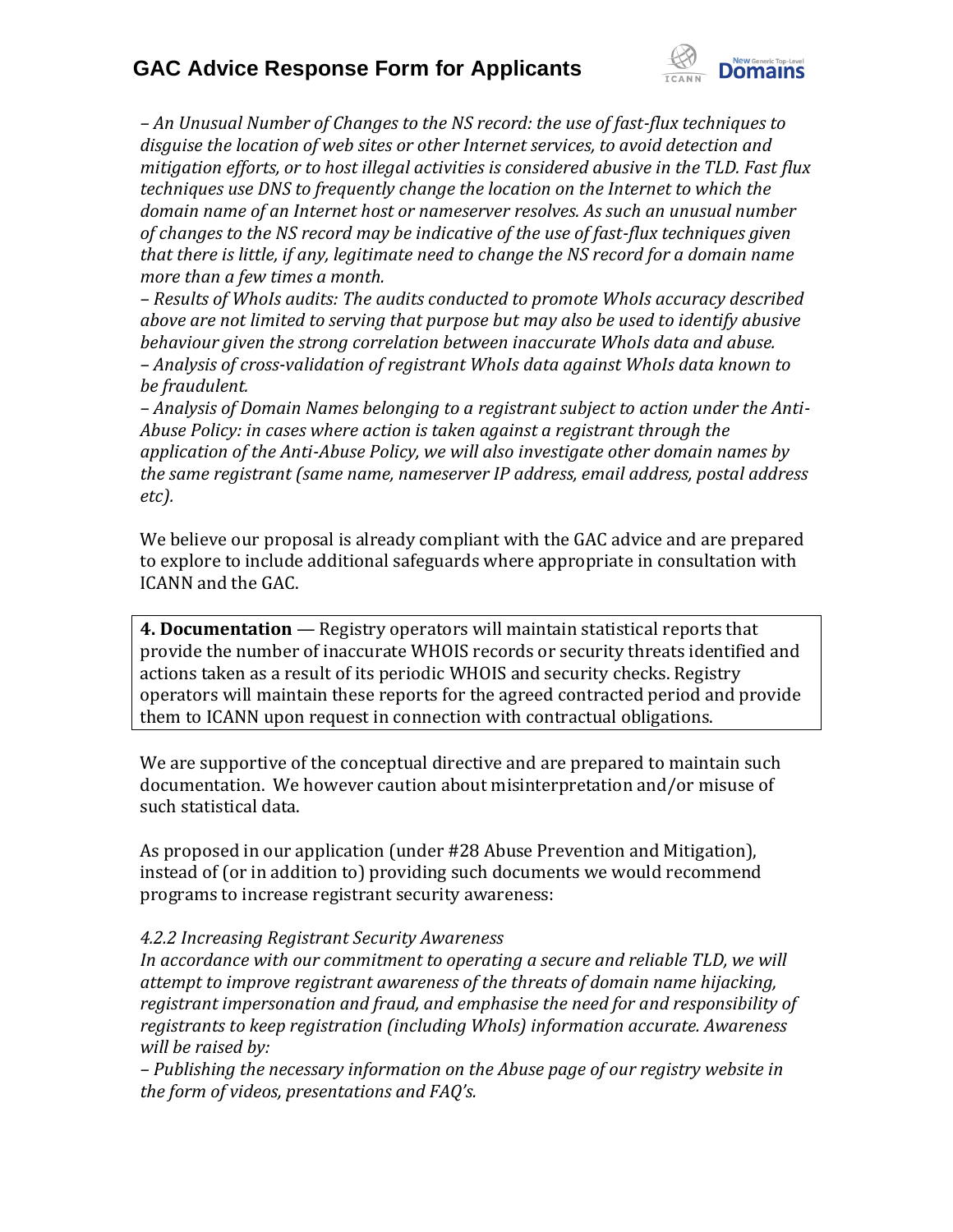

*– Developing and providing to registrants and resellers Best Common Practices that describe appropriate use and assignment of domain auth Info codes and risks of misuse when the uniqueness property of this domain name password is not preserved. The increase in awareness renders registrants less susceptible to attacks on their domain names owing to the adoption of the recommended best practices thus serving to mitigate the potential for abuse in the TLD. The clear responsibility on registrants to provide and maintain accurate registration information (including WhoIs) further serves to minimise the potential for abusive registrations in the TLD.*

Appropriate statistics and documents could be developed and presented, which we believe will allow us to be compliant with the GAC advice. We are prepared to explore to include additional safeguards where appropriate in consultation with ICANN and the GAC.

**5. Making and Handling Complaints** – Registry operators will ensure that there is a mechanism for making complaints to the registry operator that the WHOIS information is inaccurate or that the domain name registration is being used to facilitate or promote malware, operation of botnets, phishing, piracy, trademark or copyright infringement, fraudulent or deceptive practices, counterfeiting or otherwise engaging in activity contrary to applicable law.

We are supportive of this advice ad believe that our original proposal is already compliant with the GAC advice. Description of the mechanisms for handling complaints have been included in our response to #28 Abuse Prevention and Mitigation:

### *4.3.2 Abuse Reported by Third Parties*

*Whilst we are confident in our abilities to detect abusive behaviour in the TLD owing to our robust ongoing monitoring activities, we recognise the value of notification from third parties to identify abuse. To this end, we will incorporate notifications from the following third parties in our efforts to identify abusive behaviour:*

*– Industry partners through participation in industry forums which facilitate the sharing of information.*

*– LEA through a single abuse point of contact (our Abuse page on the registry website, as discussed in detail below) and an expedited process (described in detail in '4.4 Abuse Handling') specifically for LEA.*

*– Members of the general public through a single abuse point of contact (our Abuse page on the registry website).*

*…*

*4.3.2.2.2 Notification by General Public of Abuse*

*Abusive behaviour in the TLD may also be identified by members of the general public including but not limited to other registries, Registrars or security researchers. The steps in this notification process are summarised as follows:*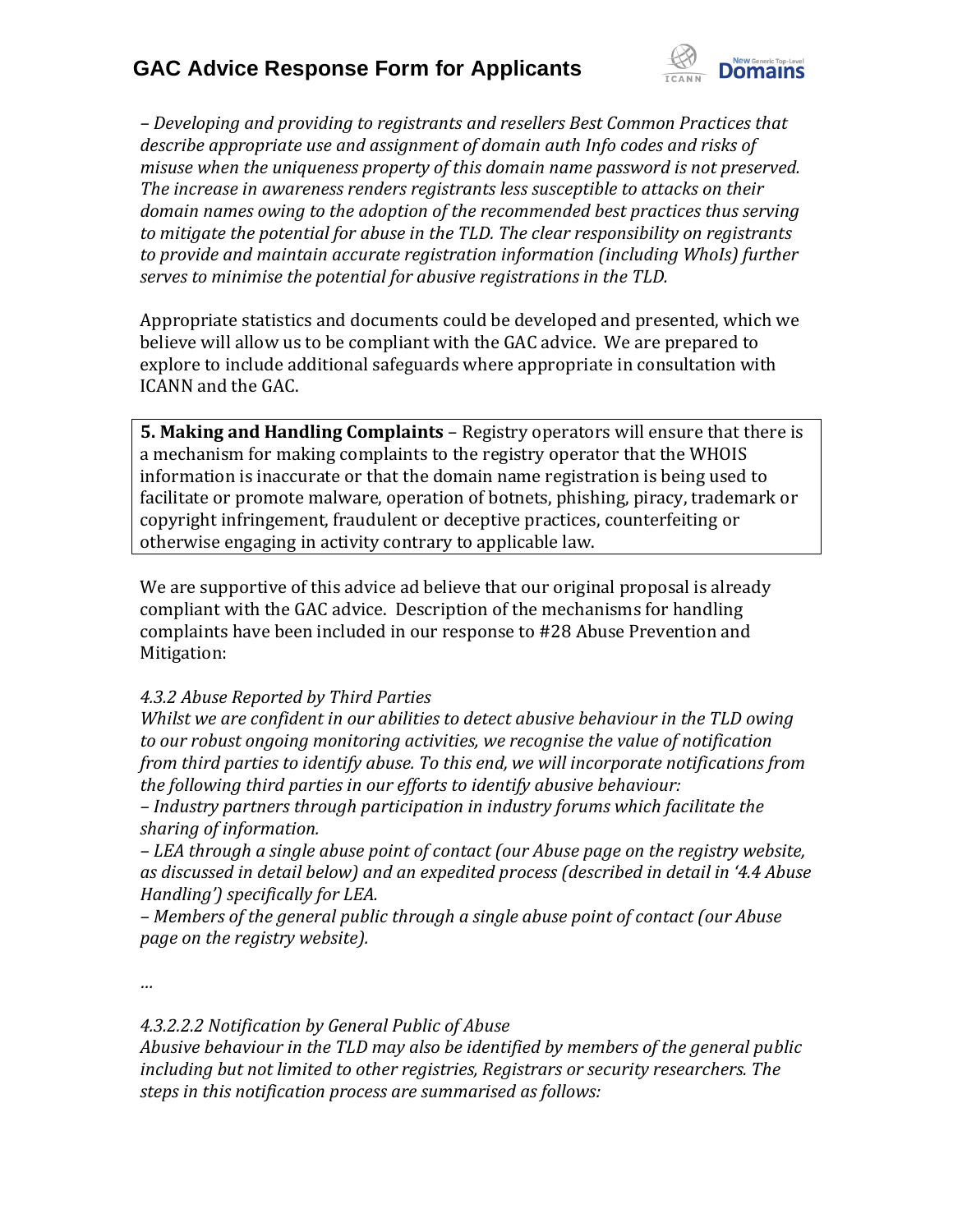

*1. We will publish contact details on the Abuse page of the registry website for the SAPOC (note that these contact details are not the same as those provided for the expedited process).*

*2. All calls to this number will be responded to by the Service Desk on a 24/7 basis. All calls will result in the generation of a CMS ticket.* 

*3. The details of the report identifying abuse will be documented in the CMS ticket using a standard information gathering template.* 

*4. Tic ets will be forwarded to the Abuse and Compliance Team, to be dealt with in accordance with '4.4 Abuse Handling'.*

*…*

*4.3.2.2 Single Abuse Point of Contact on Website*

*In accordance with section 4.1 of Specification 6 of the Registry Agreement, we will establish a single abuse point of contact (SAPOC) responsible for addressing and providing a timely response to abuse complaints concerning all names registered in the TLD through all Registrars of record, including those involving a reseller. Complaints may be received from members of the general public, other registries, Registrars, LEA, government and quasi-governmental agencies and recognised members of the anti-abuse community.*

*The SAPOC's accurate contact details (email and mailing address as well as a primary contact for handling inquiries related to abuse in the TLD) will be provided to ICANN and published on the Abuse page of our registry website, which will also include:*

*– All public facing policies in relation to the TLD, including the Anti-Abuse Policy.*

*– A web-based submission service for reporting inaccuracies in WhoIs information.*

*– Registrant Best Practices.*

*– Conditions that apply to proxy registration services and direction to the SAPOC to report domain names that violate the conditions.*

*As such, the SAPOC may receive complaints regarding a range of matters including but not limited to:*

*– Violations of the Anti-Abuse Policy.*

*– Inaccurate WhoIs information.*

*– Violation of the restriction of proxy registration services to individuals.*

*The SAPOC will be the primary method by which we will receive notification of abusive behaviour from third parties. It must be emphasised that the SAPOC will be the initial point of contact following which other processes will be triggered depending on the identity of the reporting organisation. Accordingly, separate processes for identifying abuse exist for reports by LEA/government and quasi-governmental agencies and members of the general public. These processes will be described in turn below.*

*…*

### *4.4 Abuse Handling*

*Upon being made aware of abuse in the TLD, whether by ongoing monitoring activities or notification from third parties, the Abuse and Compliance Team will perform the following functions:*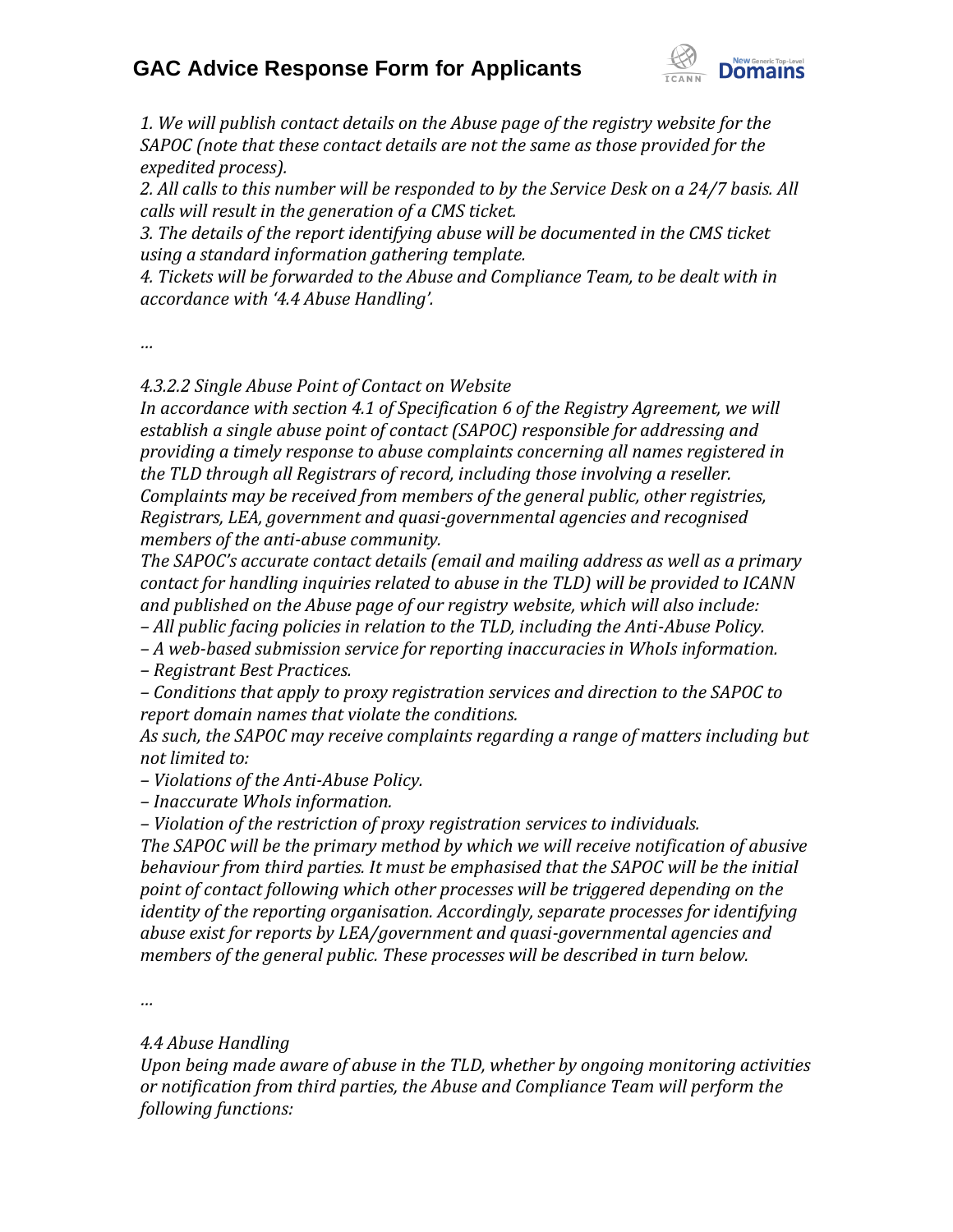

*…*

We are prepared to explore to include additional safeguards where appropriate in consultation with ICANN and the GAC.

**6. Consequences** – Consistent with applicable law and any related procedures, registry operators shall ensure that there are real and immediate consequences for the demonstrated provision of false WHOIS information and violations of the requirement that the domain name should not be used in breach of applicable law; these consequences should include suspension of the domain name.

We are supportive of including mechanisms to suspend a domain name against abusive activities and believe we are already compliant with the GAC advice. In our proposal (under #28 Abuse Prevention and Mitigation and #29 Rights Protection Mechanisms), we have already included mechanisms to disqualify, suspend, cancel or delete domain registrations where appropriate:

### *#28 Abuse Prevention and Mitigation*

### *4.2.5 Registrant Disqualification*

*As specified in our Anti-Abuse Policy, we reserve the right to deny registration of a domain name to a registrant who has repeatedly engaged in abusive behaviour in our TLD or any other TLD.*

*Registrants, their agents or affiliates found through the application of our Anti-Abuse Policy to have repeatedly engaged in abusive registration will be disqualified from maintaining any registrations or making future registrations. This will be triggered when our records indicate that a registrant has had action taken against it an unusual number of times through the application of our Anti-Abuse Policy. Registrant disqualification provides an additional disincentive for qualified registrants to maintain abusive registrations in that it puts at risk even otherwise non-abusive registrations, through the possible loss of all registrations.*

*In addition, nameservers that are found to be associated only with fraudulent registrations will be added to a local blacklist and any existing or new registration that uses such fraudulent NS record will be investigated.*

*The disqualification of 'bad actors' and the creation of blacklists mitigates the potential for abuse by preventing individuals known to partake in such behaviour from registering domain names.*

*…*

*4.4.1 Preliminary Assessment and Categorisation*

*Each report of purported abuse will undergo an initial preliminary assessment by the Abuse and Compliance Team to determine the legitimacy of the report. This step may involve simply visiting the offending website and is intended to weed out spurious*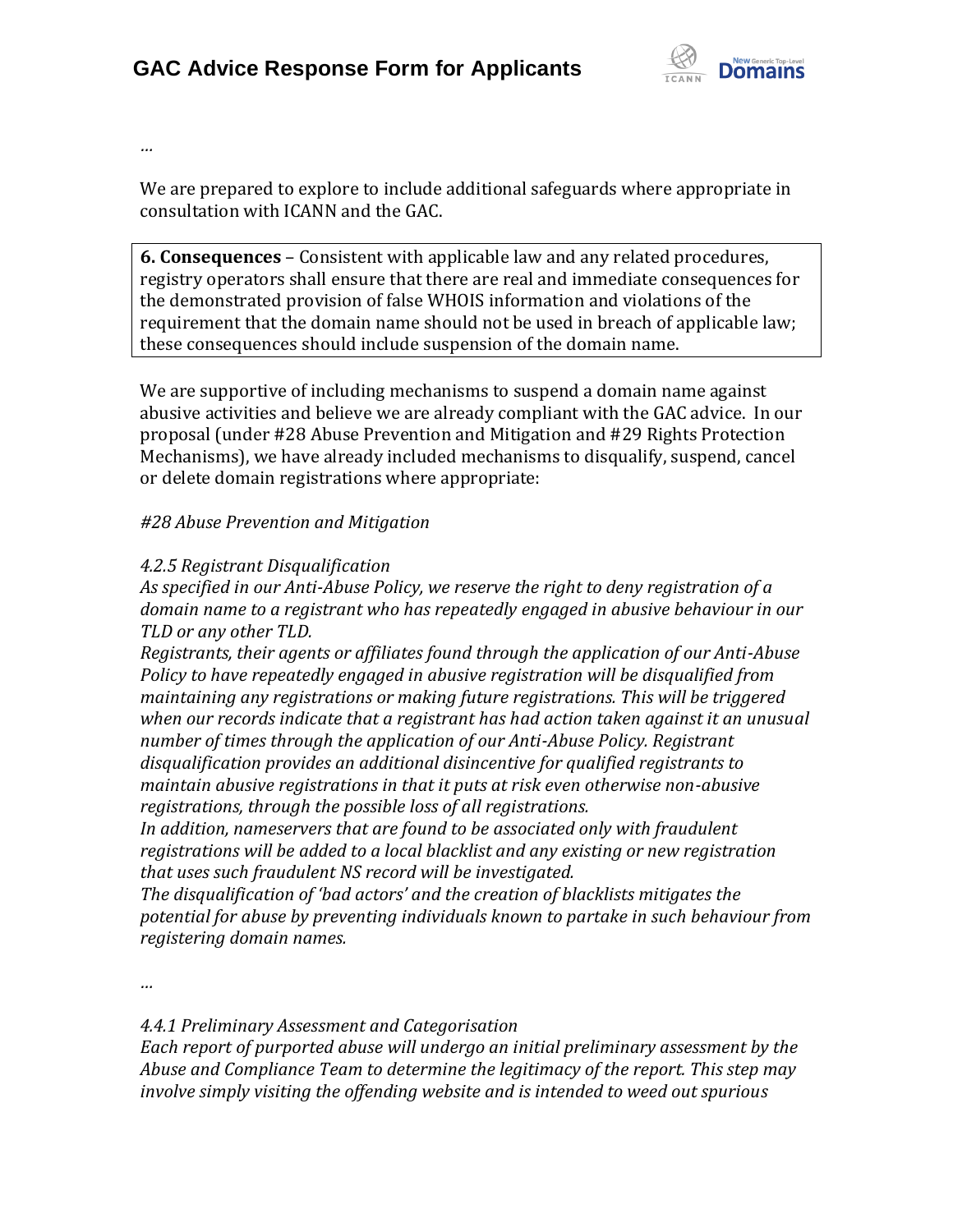

*reports, and will not involve the in-depth investigation needed to make a determination as to whether the reported behaviour is abusive.*

*Where the report is assessed as being legitimate, the type of activity reported will be classified as one of the types of abusive behaviour as found in the Anti-Abuse Policy by the application of the definitions provided. In order to make this classification, the Abuse and Compliance Team must establish a clear link between the activity reported and the alleged type of abusive behaviour such that addressing the reported activity will address the abusive behaviour.*

*While we recognise that each incident of abuse represents a unique security threat and should be mitigated accordingly, we also recognise that prompt action justified by objective criteria are key to ensuring that mitigation efforts are effective. With this in mind, we have categorised the actions that we may take in response to various types of abuse by reference to the severity and immediacy of harm. This categorisation will be applied to each validated report of abuse and actions will be taken in accordance with the table below. It must be emphasised that the actions to mitigate the identified type of abuse in the table are merely intended to provide a rough guideline and may vary upon further investigation.*

*Category 1*

*Probable Severity or Immediacy of Harm: Low*

*Examples of types of abusive behaviour: Spam, Malware*

*Mitigation steps:*

*1. Investigate*

*2. Notify registrant*

*Category 2*

*Probable Severity or Immediacy of Harm: Medium to High*

*Examples of types of abusive behaviour: Fast Flux Hosting, Phishing, Illegal Access to other Computers or Networks, Pharming, Botnet command and control*

- *Mitigation steps:*
- *1. Suspend domain name*
- *2. Investigate*

*3. Restore or terminate domain name*

*The mitigation steps for each category will now be described:*

### *4.4.2 Investigation – Category 1*

*Types of abusive behaviour that fall into this category include those that represent a low severity or immediacy of harm to registrants and Internet users. These generally include behaviours that result in the dissemination of unsolicited information or the publication of illegitimate information. While undesirable, these activities do not generally present such an immediate threat as to justify suspension of the domain name in question. We will contact the registrant to instruct that the breach of the Anti-Abuse Policy be rectified. If the Abuse and Compliance Team's investigation reveals that the severity or immediacy of harm is greater than originally anticipated, the abusive behaviour will be escalated to Category 2 and mitigated in accordance with the applicable steps. These are described below. The assessment made and actions taken will be recorded against the relevant CMS ticket.*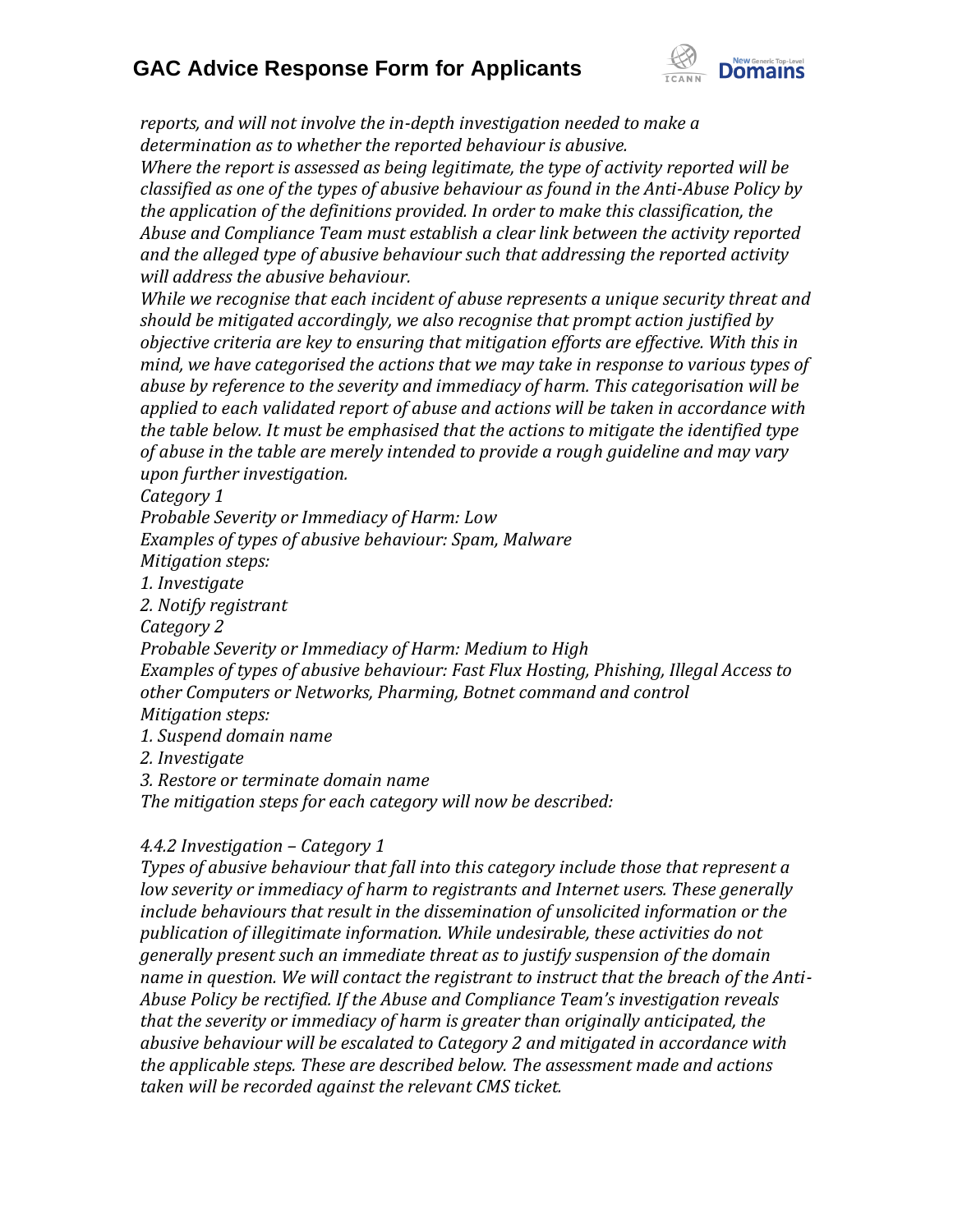

### *4.4.3 Suspension – Category 2*

*Types of abusive behaviour that fall into this category include those that represent a medium to high severity or immediacy of harm to registrants and Internet users. These generally include behaviours that result in intrusion into other computers' networks and systems or financial gain by fraudulent means. Following notification of the existence of such behaviours, the Abuse and Compliance Team will suspend the domain name pending further investigation to determine whether the domain name should be restored or cancelled. Cancellation will result if, upon further investigation, the behaviour is determined to be one of the types of abuse defined in the Anti-Abuse Policy. Restoration of the domain name will result where further investigation determines that abusive behaviour, as defined by the Anti-Abuse Policy, does not exist. Due to the higher severity or immediacy of harm attributed to types of abusive behaviour in this category, the Registry will, in accordance with their contractual commitment to us in the form of SLA's, carry out the mitigation response within 24 hours by either restoring or cancelling the domain name. The assessment made and actions taken will be recorded against the relevant CMS ticket.*

*Phishing is considered to be a serious violation of the Anti-Abuse Policy owing to its fraudulent exploitation of consumer vulnerabilities for the purposes of financial gain. Given the direct relationship between phishing uptime and extent of harm caused, we recognise the urgency required to execute processes that handle phish domain termination in a timely and cost effective manner. Accordingly, the Abuse and Compliance Team will prioritise all reports of phishing from brand owners, antiphishing providers or otherwise and carry out the appropriate mitigation response within 12 hours in accordance with the SLA's in place. In addition, since a majority of phish domains are subdomains, we believe it is necessary to ensure that subdomains do not represent an unregulated domain space to which phishers are known to gravitate. Regulation of the subdomain space is achieved by holding the registrant of the parent domain liable for any actions that may occur in relation to subdomains. In reality, this means that where a subdomain determined to be used for phishing is identified, the parent domain may be suspended and possibly cancelled, thus effectively neutralising every subdomain hosted on the parent. In our RRA we will require that Registrars ensure that their Registration Agreements reflect our ability to address phish subdomains in this manner.*

*…*

### *#29 Rights Protection Mechanisms*

### *29.2.3 Other Suspension Programs*

*In addition to the basic dispute and suspension programs, the Abuse Prevention Mechanisms as described in #28 as well as the geographical names reservation processes described in #22, the Registry, following the footsteps of the .ASIA Registry as well, will explore appropriate suspension mechanisms and challenge processes to further improve the protection to prior rights holders.*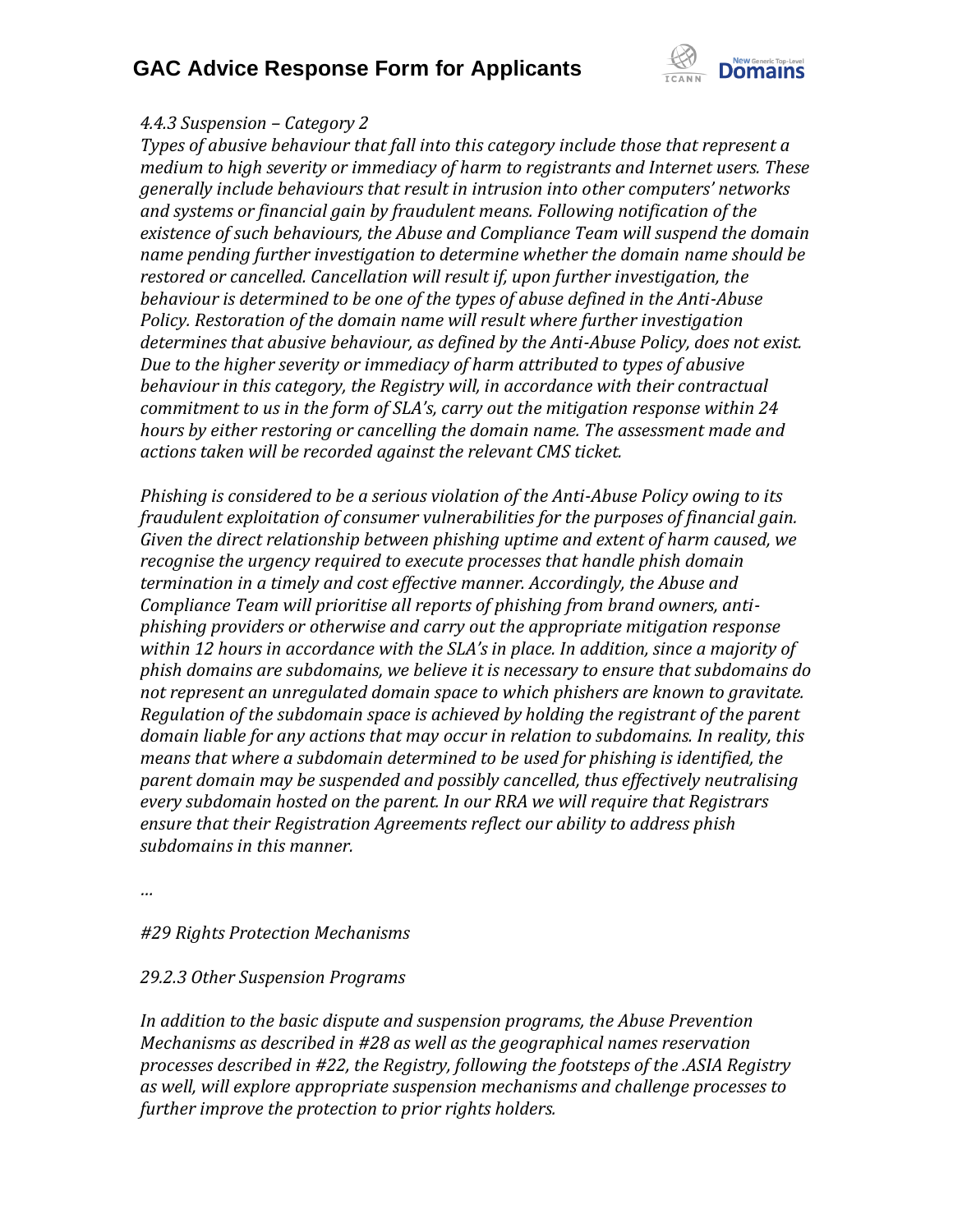

*For example, .ASIA has completed an MoU with the International Federation Against Copyrights Theft Greater China (IFACT-GC), and has explored extensively and works closely with the Anti-Phishing Working Group on possible alternative rapid suspension processes against gross copyright infringement and phishing sites. These discussions also helped inform some of the discussions that lead to the development of the URS.*

*Given the focus of the TLD, the Registry will also consider and explore adopting other relevant forums for domain dispute resolution. For example, the Registry may explore the adoption of relevant ccTLD dispute resolution processes or any other industry arbitration processes relevant to the use to broaden the protection of the legitimate prior rights of others in the registration of domain names in the TLD. These measures will be put in place in addition to and definitely not in replacement of the basic requirements of submitting to UDRP, URS and other ICANN policies.*

We are prepared to explore to include additional safeguards where appropriate in consultation with ICANN and the GAC.

**Category 1 Consumer Protection, Sensitive Strings, and Regulated Markets:** The GAC Advises the ICANN Board:

• Strings that are linked to regulated or professional sectors should operate in a way that is consistent with applicable laws. These strings are likely to invoke a level of implied trust from consumers, and carry higher levels of risk associated with consumer harm. The following safeguards should apply to strings that are related to these sectors:

1. Registry operators will include in its acceptable use policy that registrants comply with all applicable laws, including those that relate to privacy, data collection, consumer protection (including in relation to misleading and deceptive conduct), fair lending, debt collection, organic farming, disclosure of data, and financial disclosures.

We are prepared to be and believe that our proposal is already compliant with this advice.

As part of our response to #28 Abuse Prevention and Mitigation, we have included provisions to ensure that registrants comply with all applicable laws:

*The abusive registration and use of domain names in the TLD is not tolerated given that the inherent nature of such abuses creates security and stability issues for all participants in the Internet environment.*

*Definition of Abusive Behaviour: Abusive behaviour is an action that: – causes actual and substantial harm, or is a material predicate of such harm; or*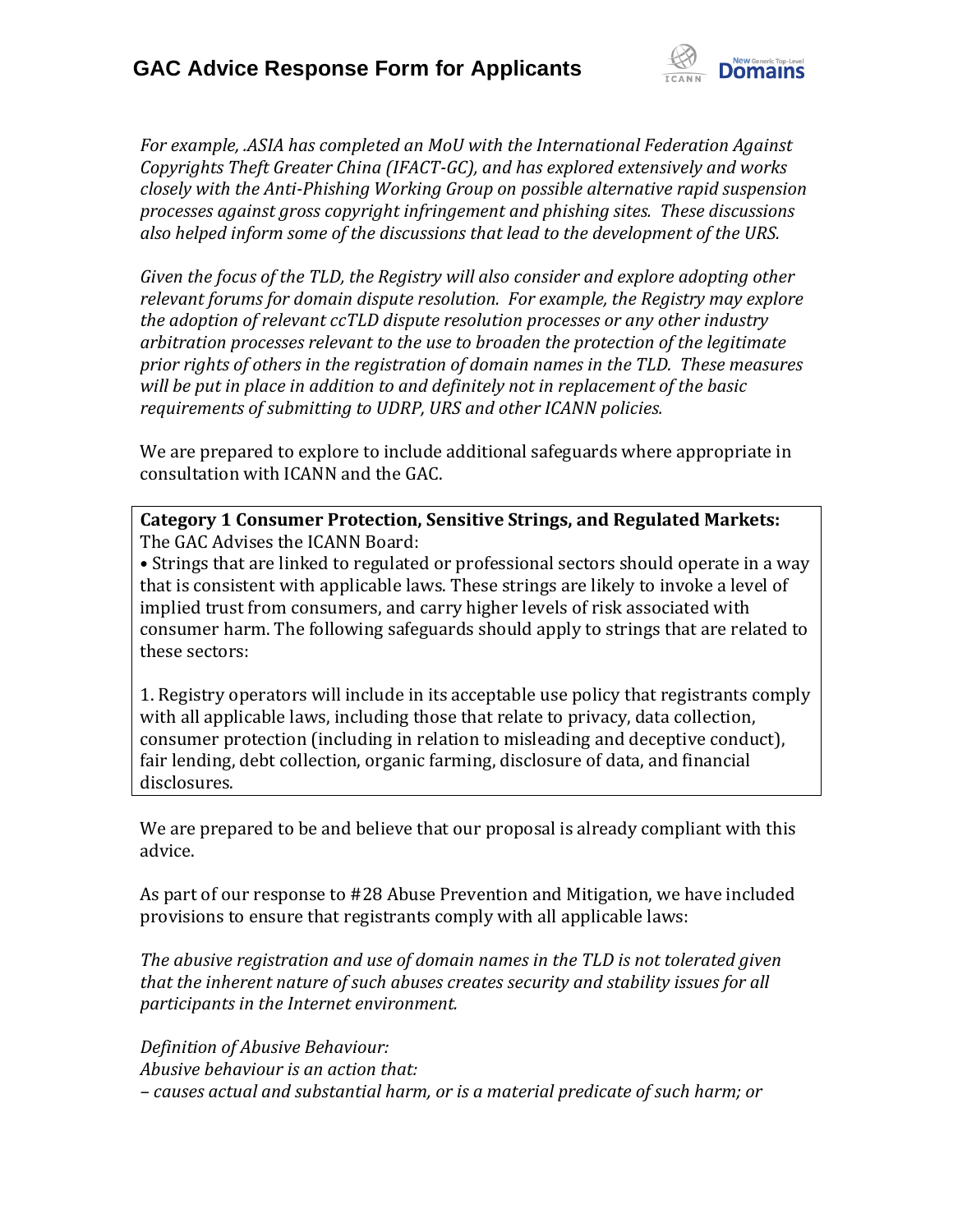

*– is illegal or illegitimate; or* 

*– is otherwise considered contrary to the intention and design of the mission/purpose of the TLD.*

We have also explained the approach of ASWPC itself, which has consumer protection at heart (#18b):

*As the applicant of the .spa TLD, the Asia Spa & Wellness Promotion Council (ASWPC) is itself very much involved in the positive development of the spa and wellness community. As such, the organization is also dedicated to promoting the benefits of end-users at large as well as the broader promotion of maintaining socially responsible operations.*

Furthermore, in response to #18c Rules to minimize social costs and #20e Registration policies, we have outlined additional policies and mechanisms to safeguard against consumer harm:

### *4. Other Operating Rules Which Eliminate Or Minimise Social Costs*

*Abusive registrations will be prevented through having in place and enforcing a robust anti-abuse policy; this policy is described in detail in the response to Question 28. ARI, as provider of back-end registry services, has robust preventative and responsive mechanisms to address DDOS attacks, spamming, phishing, data theft, and similar nefarious activity. In addition to compliance with Trademark Clearing House (TMCH) requirements, policy will include processes to address issues involving trademark, copyright and intellectual property.*

*Furthermore, understanding that the string "spa" may be used in other contexts, special provisions will be put in place to ensure that such exploitations will not adversely compromise the integrity of the TLD. Further discussions about these provisions are included in #20e, #22 and #29.*

### *5. Mandatory Guideline for Registrants*

*In alignment with the community-based purpose of the .spa TLD, all .spa domain registrations must abide by a set of mandatory guidelines:*

*…*

In addition, based on the research as described above, we recognize that there is coincidental usage of the string "spa" in other contexts beyond its predominant meaning. For completeness in mitigating against abusive usage of the .spa TLD based on such coincidental usage, the Registry will put in place 3 key measures to address potential concerns: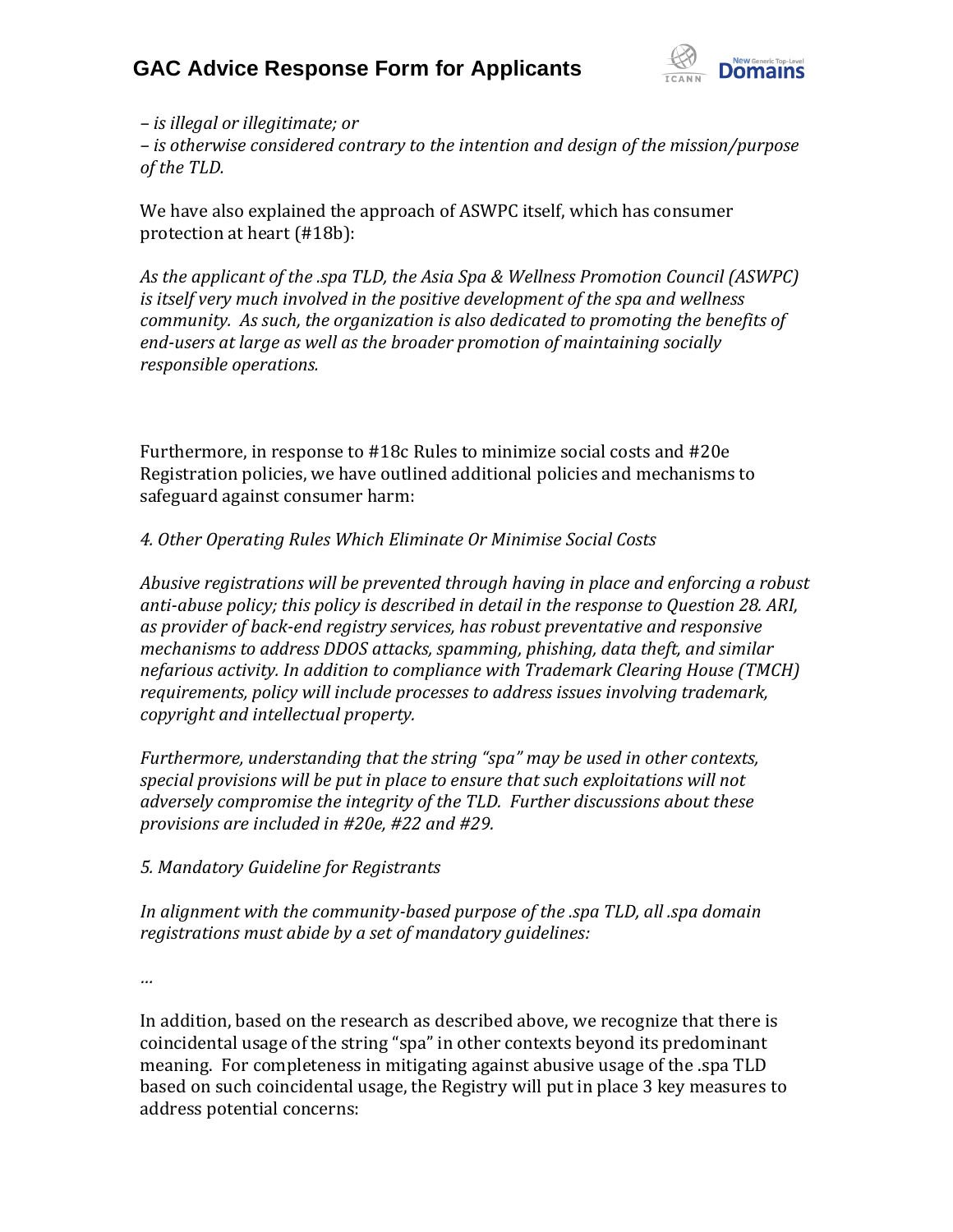

a. Reserved Names List b. Special Sunrise Considerations c. Claims & Notification Mechanism (details included above under response to Annex I extracted from response to #22 in our original application)

We are prepared to explore to include additional safeguards where appropriate in consultation with ICANN and the GAC.

2. Registry operators will require registrars at the time of registration to notify registrants of this requirement.

We are prepared to be and believe our proposal is compliant with this advice. The Registry will specify in its Registry-Registrar Agreement (RRA) that all registrants must be notified of this requirement at the time of registration.

3. Registry operators will require that registrants who collect and maintain sensitive health and financial data implement reasonable and appropriate security measures commensurate with the offering of those services, as defined by applicable law and recognized industry standards.

We are prepared to be and believe that our proposal is already compliant with this advice. As described in 1. above, illegal behaviour under applicable law is considered abusive activities disallowed by the registry. The Registry will have the ability to utilize the APM (Abuse Prevention & Mitigation) mechanisms to suspend, cancel, delete or otherwise take action against the domain registration.

The ASWPC is a leader in developing industry standards in the spa and wellness community:

*ASWPC is the regional coordinating body for the promotion of spa and wellness centres. We assist national and regional organisations in promoting spa and wellness centres both inter- and intra-regionally to an audience of wellness tourists, health practitioners and other stakeholders.*

*As a promotion council, ASWPC aims to bring together the top spa and wellness centres of today and tomorrow to uphold the growth and professionalism of the spa and wellness industry through the positive power of collective and co-operative marketing.*

ASWPC is closely connected to the spa and wellness centres' networks. We work hand *in hand with our partners to provide educational, marketing, branding and networking opportunities to stakeholders of the spa and wellness industry. The connections are made possible through the ASWPC network that will benefit*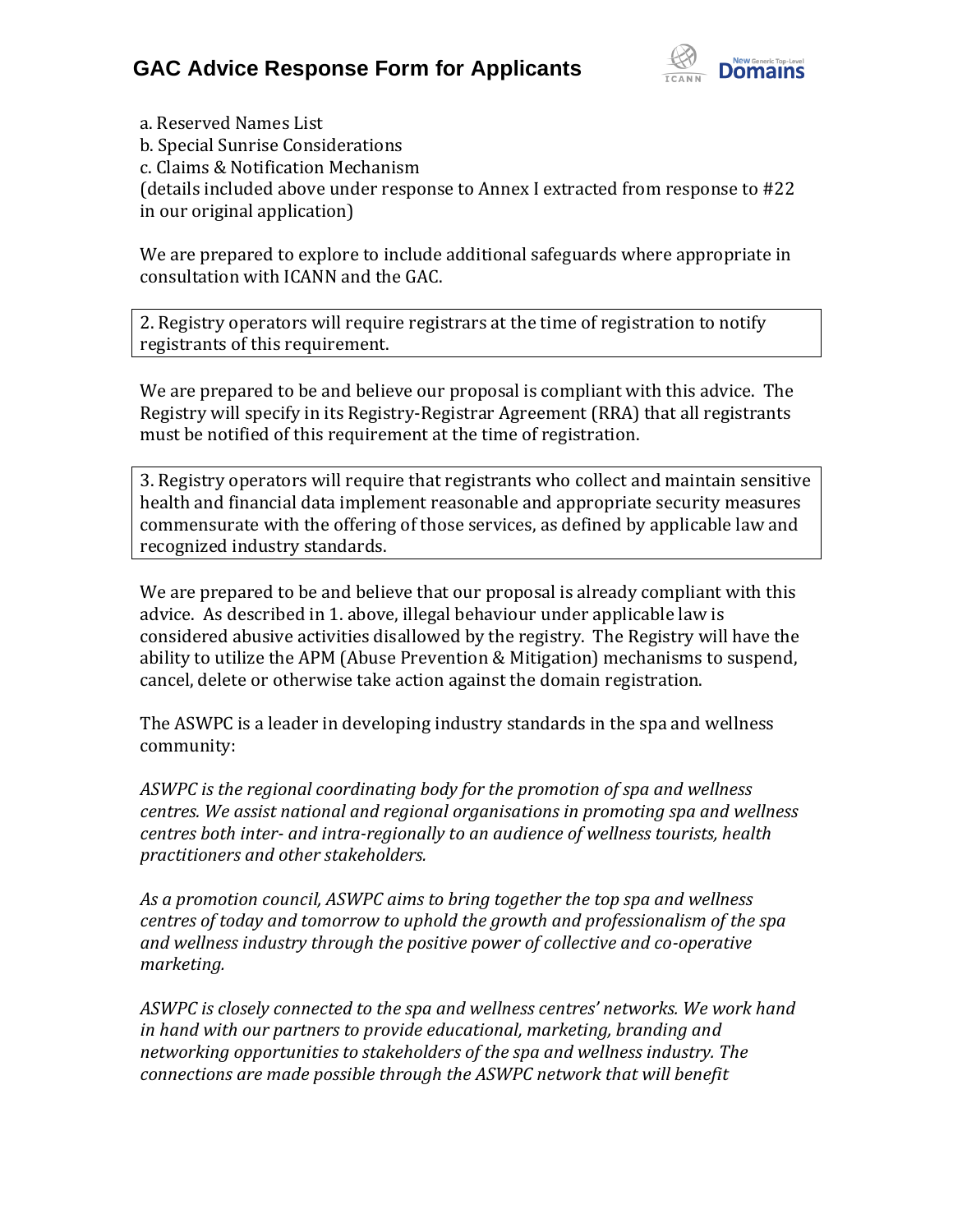

*individuals and communities around the world while fostering an environment for personal and professional development among the participants.*

*ASWPC embraces a multi-stakeholder approach in its work by connecting stakeholders from different spectrums:*

*- Governments: tourism, trade promotions, health and SME development agencies*

*- Industry Associations: spa and wellness associations, export and SME associations, health and tourism associations, hotel and travel associations*

*- Spas & Wellness Centers: spas and wellness centers, investors, owners, operators and managers*

*- Practitioners: spa and wellness enthusiasts, therapists and practitioners*

*- Media: spa, wellness, tourism, hospitality, business and lifestyle media -- broadcast, print and digital*

*- Thought Leaders: industry thought leaders, subject experts and academicians*

*The core objectives of ASWPC are delivered through a series of programs that address the three key pillars of the organization:*

*1. Capacity Building*

*2. Sustaining Awareness: Collective and Co-operative Marketing*

*3. Creating Value: Industry Standards and Feedback Mechanism*

*In upholding the credos of ASWPC:*

*- Uphold the professionalism of the spa and wellness industry*

*- Promote sustainability and respect for the environment*

*- Treat all practitioners and stakeholders equitably*

*ASWPC members pledge to:*

*- Promote and encourage the highest level of ethics within the spa and wellness industry while maintaining the highest standards of professional conduct;*

*- Strive for excellence in all aspects of the spa and wellness industry by performing consistently at or above acceptable industry standards;*

*- Protect the public against fraud and unfair practices, and promote all practices that bring credit and respect to the industry;*

*- Provide truthful and accurate information;*

*- Treat all stakeholders fairly regardless of race, religion, gender, disability, age, or national origin;*

*- Accept responsibility in making decisions consistent with the safety, health and welfare of the public, and to disclose promptly factors that might endanger the public or the environment;*

*- Seek, accept, and offer honest criticism to acknowledge and correct the errors, and to credit properly the contributions of others;*

*- Accept responsibility in helping one another. Avoid negative competition and real/perceived conflicts of interest;*

*- Adhere to all national and local laws & regulations; and not engage in unlawful activity in any country.*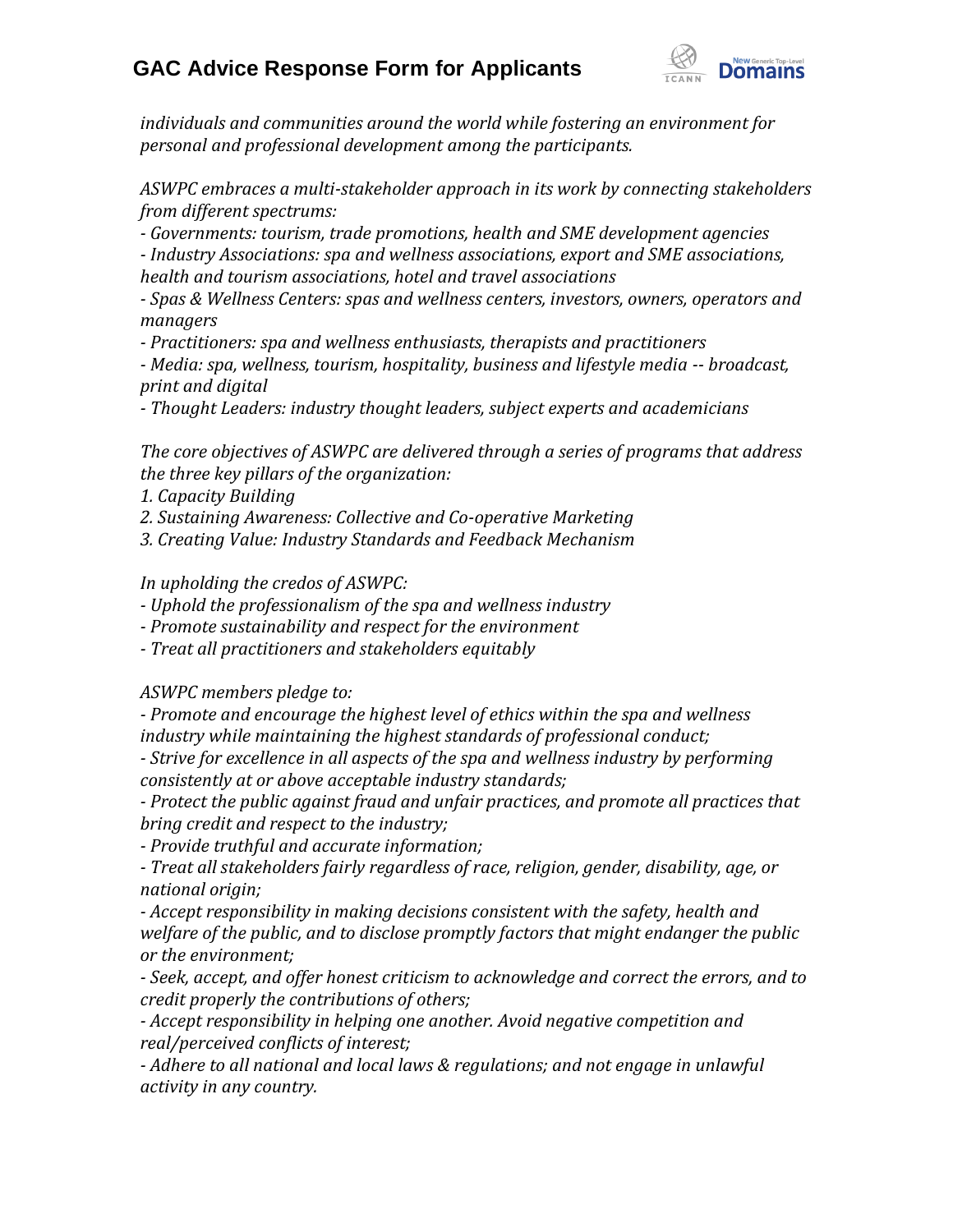

We are prepared to explore to include additional safeguards where appropriate in consultation with ICANN and the GAC.

4. Establish a working relationship with the relevant regulatory, or industry self regulatory, bodies, including developing a strategy to mitigate as much as possible the risks of fraudulent, and other illegal, activities.

We are supportive of, fully prepared to be and believe our proposal is already compliant with this advice.

ASWPC is deeply involved in the spa and wellness community. Connected with over 400 licensed spas across Asia and over 2000 spa professionals participating in and attending its events, the ASWPC is committed to supporting a vibrant, selfsustaining spa and wellness industry.

In our submitted application, we have already identified the following organizations which we will look to establish a working relationship with and will invite their participation in the governance of the .SPA gTLD:

*Asia Pacific Spa & Wellness Coalition, Asia (http://www.apswc.org/) Spa Association of Africa (SAA), Africa (http://www.spaassociationofafrica.com/) Argentina Spa Association, Argentina (http://www.asociacionspa.org) Australasian Spa Association (ASPA), Australia (http://www.aspaassociation.com.au) Bali Spa and Wellness Association (BSWA), Bali (http://www.balispawellnessassociation.org/) European Spa Association, Belgium (http://www.espa-ehv.com/) Brazilian Spas Association (ABC-Spas), Brazil (http://www.abcspas.com.br) Bulgarian Union for Balneology and Spa Tourism (BUBSPA), Bulgaria (http://www.bubspa.org/) Leading Spas of Canada, Canada (http://www.leadingspasofcanada.com/web/) Ontario's Finest Spas, Canada (http://www.ontariosfinestspas.com/) Premier Spas of Ontario, Canada (http://www.ontariospremierspas.com/) Spas Relais Santé, Canada (http://www.spasrelaissante.com) China National Spa Association, China (http://www.chinaspaassociation.com/) Cyprus Spa Association, Cyprus (http://www.cyprusspaassociation.com/) Association of the Spa Places of the Czech Republic, Czech Republic (http://www.spas.cz/osdruzenien.htm) Estonian Spa Association, Estonia (http://www.estonianspas.com/en) European Spas Association (ESPA), Europe (http://www.espa-ehv.com) French Spa Association (SPA-A), France (http://www.spa-a.com/) International Spa & Wellness Association (ISWA), Germany (http://www.iswa.de/) German Spas Association, Germany (http://www.deutscher-heilbaederverband.de/) International SPA & Wellness Association (ISWA), Germany (http://www.iswa.de) Hellenic Association of Municipalities and Communities with Curative Springs and Spas, Greece (http://www.thermalsprings.gr)*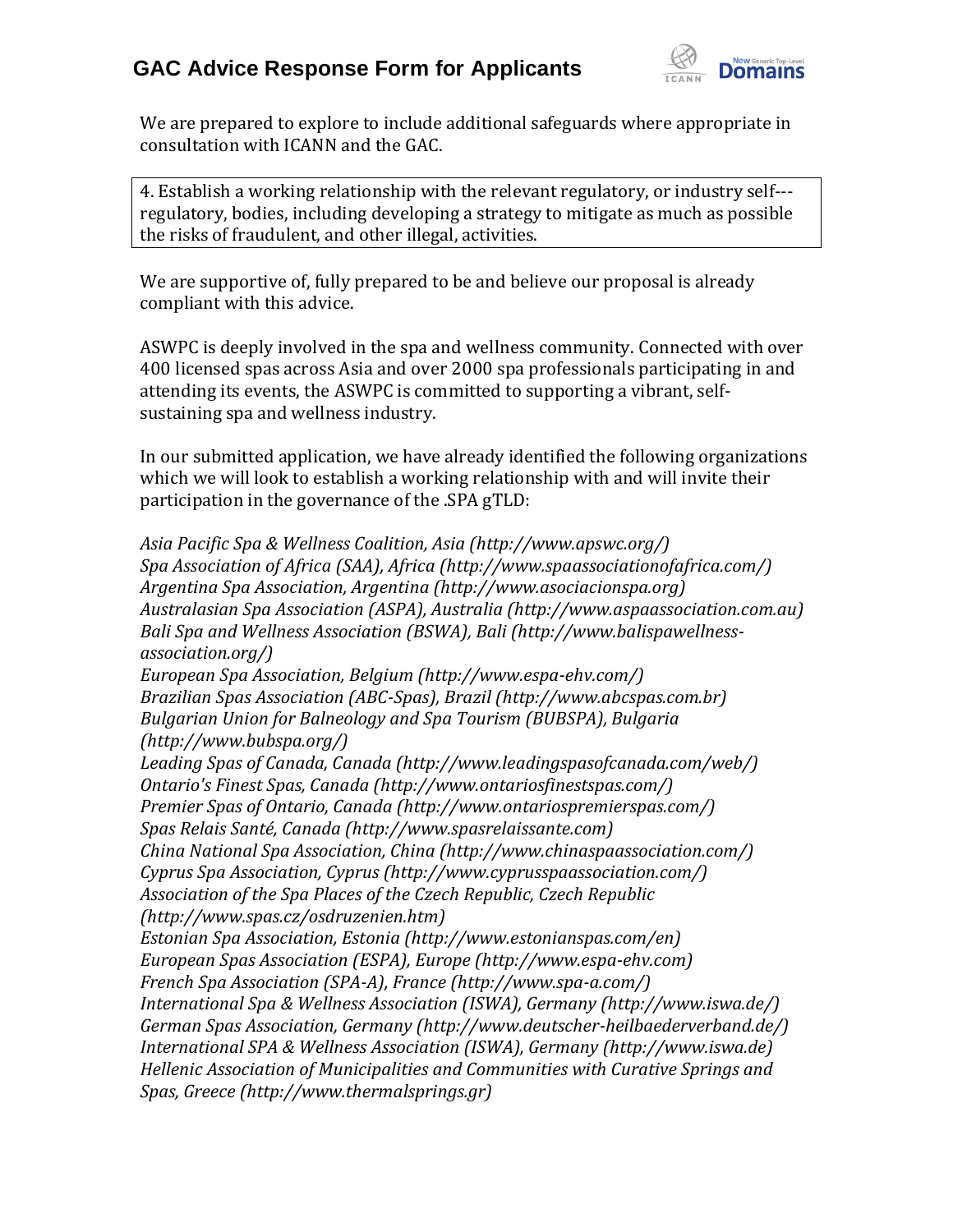

*Day Spa Association, Asian Chapter, Hong Kong Hungarian Spa Tourism Association, Hungary Hungarian Baths Association, Hungary (http://www.furdoszovetseg.hu/en/) The Iceland Spa Association, Iceland (http://www.visiteuropeanspas.com/iceland/) Indian Spa & Wellness Association (ISWA), India (http://www.iswa.in/) Spa and Wellness Association of India (SWAI), India (http://www.spaandwellnessassociation.com/) Spa Association of India, India (http://spaassociationofindia.in/) Leading Leisure in Ireland - Spa and Wellness Skillnet, Ireland (http://ilam.ie/) Japan Spa Association, Japan (http://www.j-spa.jp/) Nippon Spa Association (NPO), Japan (http://www.n-spa.org/) International Spa Association, Korea Nacionalin kurort asociacija (Lithuanian Health Resorts Association), Lithuania Association of Malaysian Spas (AMSPA), Malaysia (http://www.amspa.org.my/) Spa & Wellness Association of Malaysia, Malaysia (http://www.mawspa.org/) Mongolian Spa Sauna Association, Mongolia Spa & Wellness Association of Nepal, Nepal Spa and Wellness Association of Cebu (SWAC), Philippines (http://www.ngkhai.net/cebu/?tag=spa-and-wellness-association-of-cebu-swac) Spa Association of the Philippines, Philippines (http://www.spaassociation.com.ph/) Association of Polish Spa Communities, Poland (http://www.sgurp.pl/index1.htm) Portuguese Spas Association, Portugal (http://www.termasdeportugal.pt) Organizatia Patronala a Turismului Balnear din Romania (OPTBR / Romanian Spa Organization), Romania (http://www.romanian-spas.ro/) National Guild of Spa Experts, Russia (http://eng.russiaspas.ru/en/guild.phtml) Spa and Wellness International Council (SWIC), Russia (http://www.wellnesst.lact.ru/) Serbian Spas and Resorts Association, Serbia (http://www.udruzenjebanja.co.rs/index.htm) Spa & Wellness Association Singapore, Singapore (http://www.spaandwellness.org/) Spa Association, Singapore, Singapore (http://www.spaassociation.org.sg/members.htm) Asociácia slovenských kúpeov (Association of Slovakian Spas and Minerals Springs), Slovakia (http://www.balneotherma.sk/) Slovenian Spa Association, Slovenia (http://en.slovenia-terme.si/) South Africa Spa Association, South Africa (http://www.saspaassociation.co.za/) Asociacion Nacional de Balnearios (ANBAL/Spanish National Spa Association), Spain (http://www.balnearios.org) Gran Canaria Spa and Wellness Association, Spain (http://www.grancanariawellness.com) Sweden SpaHotel Association, Sweden (http://www.svenskaspahotell.se) L'Association des Espaces Thermaux Suisses (Swiss Thermal Spas Association), Switzerland Taiwan Spa Association, Taiwan (http://www.tspa.tw/index-a00.html) Samui Spa Association, Thailand (http://www.samuispaassociation.com) Thai Lanna Spa Association, Thailand (http://www.lannaspa.net)*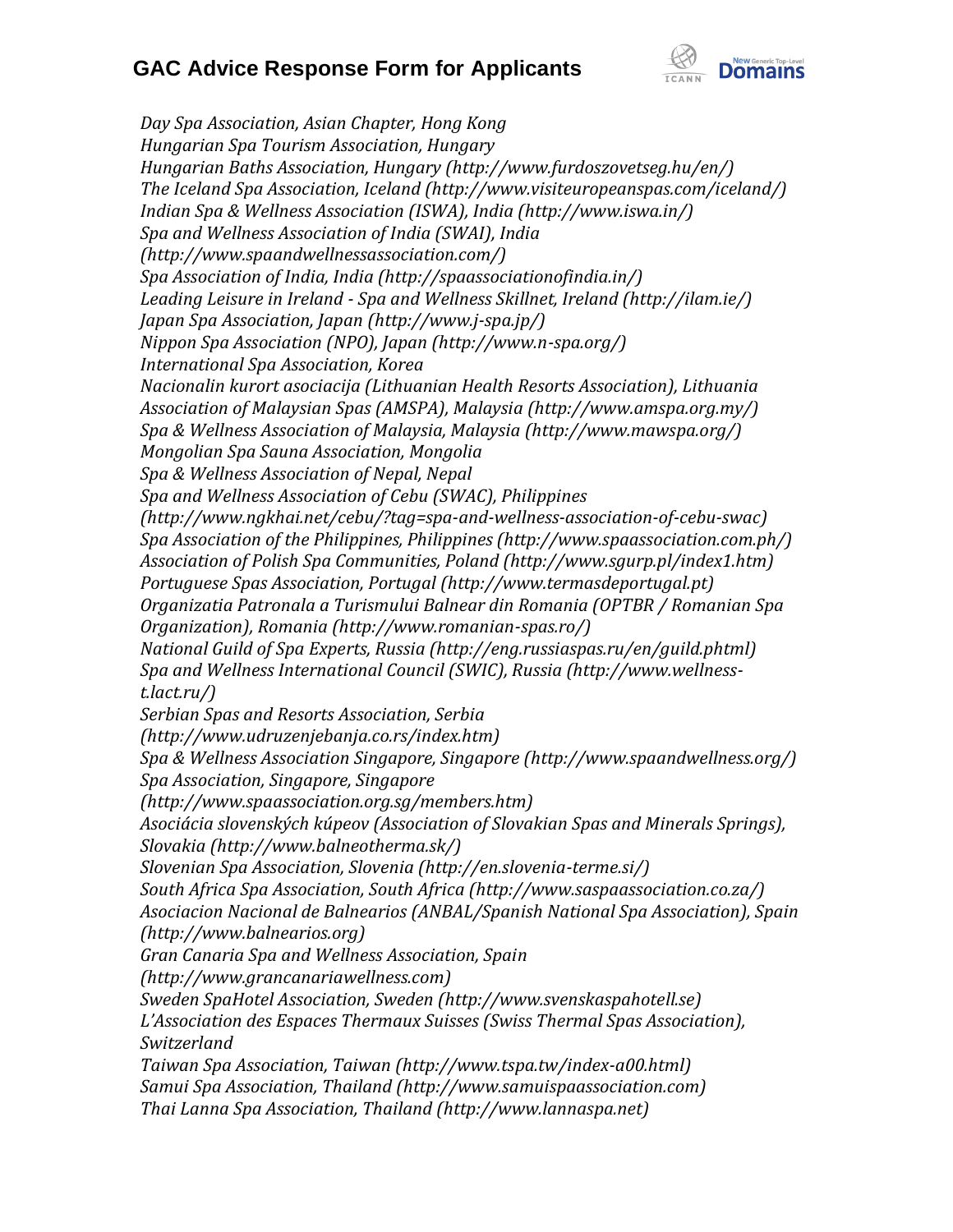

*Phuket Spa Association, Thailand (http://www.spaphuket.org) Thai Spa Association (TSA), Thailand (http://www.thaispaassociation.com/) Turkish Spa Association, Turkey (http://www.spa-turkey.com/eng/default.asp) Ukrainian SPA Association, Ukraine (http://www.spaua.org) Middle East Spa Business Group, United Arab Emirates (http://r5.ek.aero/mespa/) British International Spa Association (BISA), United Kingdom (http://www.spaassociation.org.uk//) Global Hydrothermal Spa Standards Association, United Kingdom Spa Business Association, United Kingdom (http://www.spabusinessassociation.co.uk/) Dallas Spa Association, United States Day Spa Association, United States (http://www.dayspaassociation.com/) Destination Spa Group, United States (http://www.destinationspavacations.com) Green Spa Network, United States (http://greenspanetwork.org) Hawaii Spa Association, United States (http://www.hi-spa.com) Hydrothermal Spa Forum, United States (http://www.hydrothermal-spa-forum.com/) International Medical Spa Association, United States (http://www.medicalspaassociation.org/) International SPA Association (ISPA), United States (http://www.experienceispa.com/) Las Vegas Spa Association, United States (http://www.lvspas.com/) New England Spa Association, United States (http://www.newenglandspaassociation.com) New Mexico Spa Association, United States San Diego Spa Association, United States (http://www.sdspaassociation.org) Sedona Spa Association, United States (http://www.sedonaspaassociation.com/) Southern California Spa Directors Association, United States (http://www.thespaconnect.com/) The Spa Association (SPAA), United States (http://www.thespaassociation.com/) Washington Spa Alliance (WSPA), United States (http://www.washingtonspaalliance.com/)*

Furthermore, to address coincidental meaning of the term "spa" "*the Registry will proactively reach out to the Town of Spa in Belgium (http://www.spa-info.be/) as well as the Italian Chambers of Commerce (http://www.infocamere.it/) who is responsible for "Società Per Azioni" (i.e. S.p.A.) registrations*".

In our submitted application, we have proposed a number of policies in #18c, #20e, #22, #28 and #29 to mitigate against the risks of fraudulent, and other illegal activities.

We are prepared to explore to include additional safeguards where appropriate in consultation with ICANN and the GAC.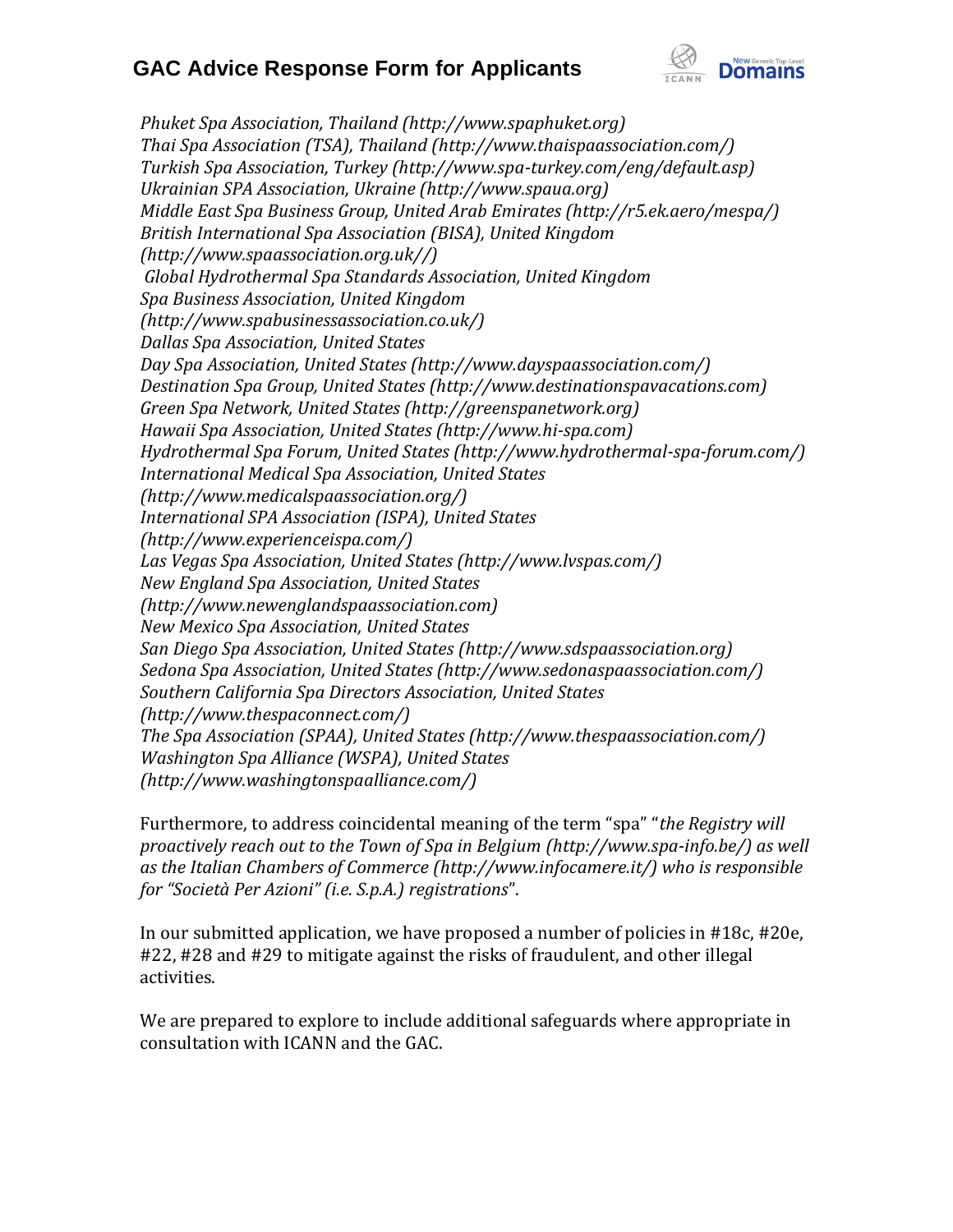

5. Registrants must be required by the registry operators to notify to them a single point of contact which must be kept up-to-date, for the notification of complaints or reports of registration abuse, as well as the contact details of the relevant regulatory, or industry self-regulatory, bodies in their main place of business.

We are supportive of the conceptual direction of this advice to be able to connect with registrants in a timely fashion. At the same time, we also understand that within the current ICANN gTLD Registry-Registrar framework, the Registry should rely on the Sponsoring Registrar to connect with registrants. Many Registrars feel that it is inappropriate for the Registry to directly contacting the registrant.

Nevertheless, in balancing the above considerations, it is possible to setup an "Operations and Notifications Contact" (for example, this was approach was successfully implemented to address similar conditions during the original .ASIA ASCII launch), which Registrars and/or registrants may select to nominate, with default being either the Registrar contact or the Admin Contact for the registrant.

We are prepared to explore to include additional safeguards where appropriate in consultation with ICANN and the GAC.

The GAC further advises the Board:

1. In addition, some of the above strings may require further targeted safeguards, to address specific risks, and to bring registry policies in line with arrangements in place offline. In particular, a limited subset of the above strings are associated with market sectors which have clear and/or regulated entry requirements (such as: financial, gambling, professional services, environmental, health and fitness, corporate identifiers, and charity) in multiple jurisdictions, and the additional safeguards below should apply to some of the strings in those sectors:

6. At the time of registration, the registry operator must verify and validate the registrants' authorisations, charters, licenses and/or other related credentials for participation in that sector.

Eligibility of Registrants are verified and subject to challenge during startup phases including Sunrise and Pioneer phases as proposed in the application:

### *a. Sunrise Verification Process*

*To ensure the integrity of the process and enforcement, all Sunrise applications will be verified against the requirements (as suggested in A) above, and further detailed in the full Sunrise policies). Registrants that cannot substantiate their claims will be rejected. The verification process will also include a reconsideration and amendment process which serves as an appeal mechanism (further details in #29).*

*b. Sunrise Challenge Process*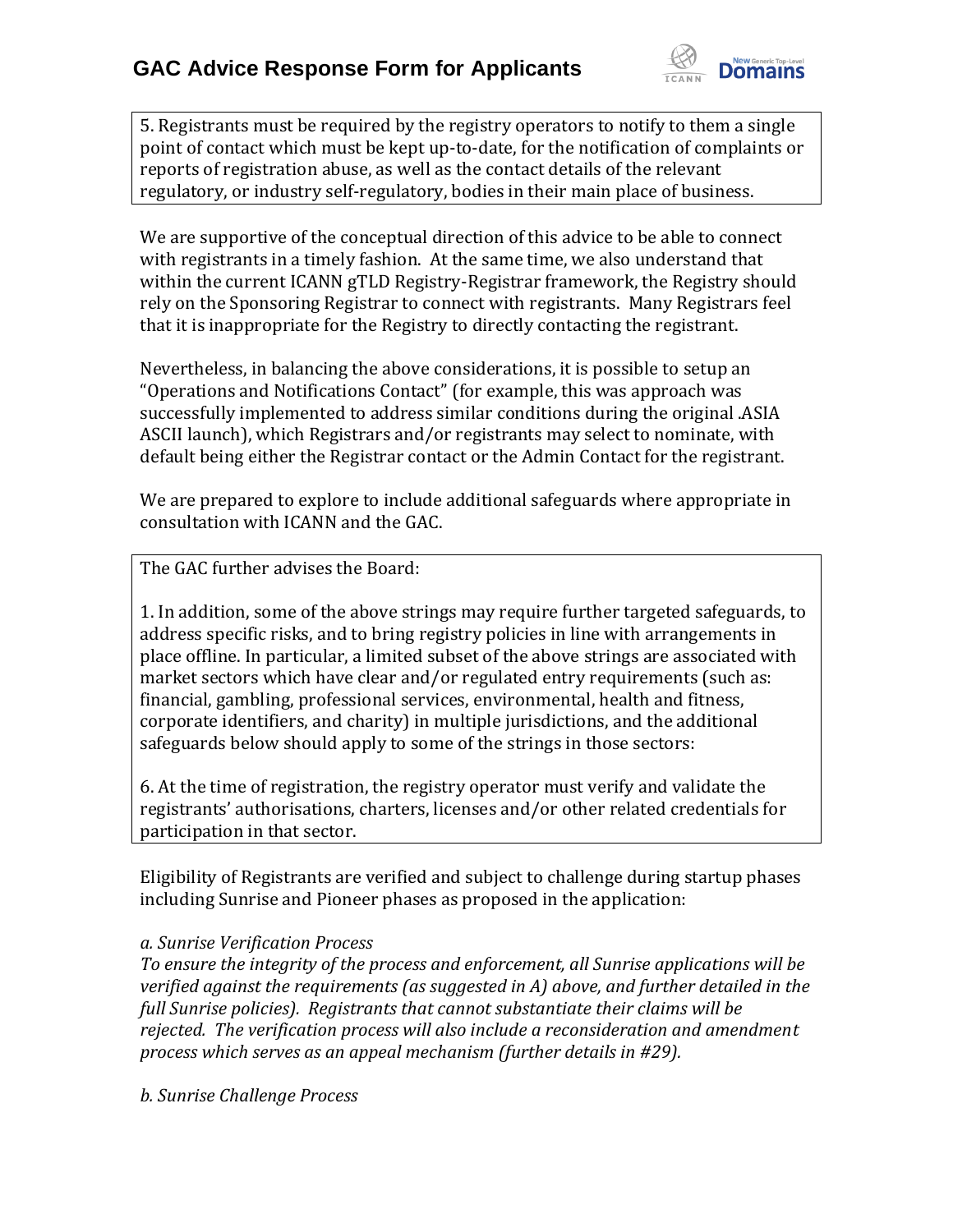

*All Community Sunrise applications will also be locked for a 60 day period upon it being successfully verified and registered. The Whois information along with the documentary proof provided will be publicly searchable (via the registry website). At which time, anyone can utilize the Sunrise Challenge Process to challenge the eligibility of a Sunrise application. The Sunrise Challenge Process is itself an appeal mechanism (further discussion in #29).*

Furthermore, in response to #18c Rules to minimize social costs and #20e Registration policies, we have outlined additional policies and mechanisms to safeguard against consumer harm.

We plan to gradually open up the namespace for general registration while continuing requiring registrants to abide by registration policies. Pre-verification processes will be simplified gradually with increased post-registration enforcement supported by anti-abuse measures as described above and in our application #28 Abuse Prevention and Mitigation.

We are prepared to explore to include additional safeguards and moderate the preverification processes where appropriate in consultation with ICANN and the GAC.

7. In case of doubt with regard to the authenticity of licenses or credentials, Registry Operators should consult with relevant national supervisory authorities, or their equivalents.

We are supportive of, fully prepared to be, and believe that our proposal is already compliant with the advice.

As mentioned in 4. above, we have already identified various relevant authorities, organizations and bodies to refer to for various processes, including to assess authenticity and consider appropriateness of activities for domain registrations.

We are prepared to explore to include additional safeguards and to identify and work closely with other relevant authorities where appropriate in consultation with ICANN and the GAC.

8. The registry operator must conduct periodic post-registration checks to ensure registrants' validity and compliance with the above requirements in order to ensure they continue to conform to appropriate regulations and licensing requirements and generally conduct their activities in the interests of the consumers they serve.

We are supportive of, fully prepared to be, and believe that our proposal is already compliant with the advice.

That being said, we again emphasize that within the current ICANN gTLD Registry-Registrar framework, the Registry should rely on the Sponsoring Registrar to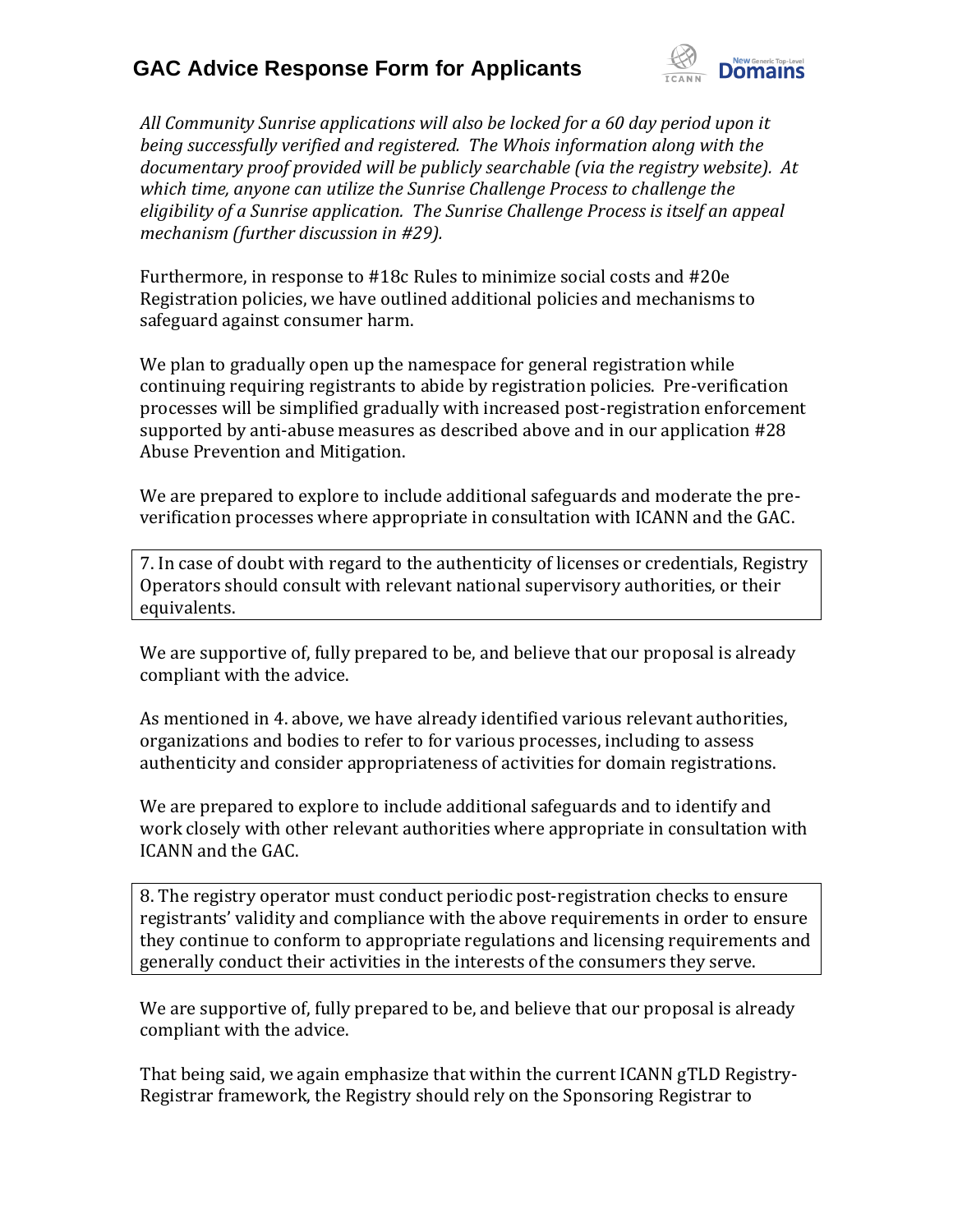

connect with registrants. Many Registrars feel that it is inappropriate for the Registry to directly contacting the registrant. Therefore, while we will proactively check compliance, in terms of enforcement, we intend to work closely with Registrars to administer corrective measures.

Furthermore, we will develop and implement processes for community, industry and/or public reporting of compliancy issues:

*6. Warning and Suspension Process*

*All registered .spa domain names must abide by the mandatory guidelines to ensure that .spa domain names are consistent with the community based purpose of the .spa TLD. These guidelines regulate the name selection, #20e B), as well as content and use, #20e C), of .spa domain names.*

*To manage the warning and suspension process, a simple webform will be established on the Registry website to receive substantiated complaints.* 

In addition, enforcement mechanisms have also been proposed in the application:

*D) Enforcement*

*Besides the standard UDRP, URS, TMCH and other ICANN and contractual requirements, additional enforcement mechanisms will be put in place to ensure that the integrity and implementation of the community policies of the .spa namespace. These include:*

- *- Sunrise Eligibility*
- *- Community Purpose*
- *- Coincidental Considerations (further discussed under #22)*

*Provisions for the mandatory submission to all of these processes will be included in the Registry-Registrar Agreement (RRA), and in turn required in the registration agreement with the registrant to ensure their enforceability.*

*…*

*There are 3 levels of enforcement to ensure that registrations under the .spa TLD adhere to the community based purpose:*

*a. Abuse Prevention & Mitigation*

*Illegal activities and activities that threaten the security and stability of the Internet or the registry will be responded to utilizing the abuse prevention & mitigation (APM) processes as described in #28. All illegal and abusive activities would be considered to be against the community purpose of .spa. Illegal activities will be referred to appropriate law enforcement agencies.*